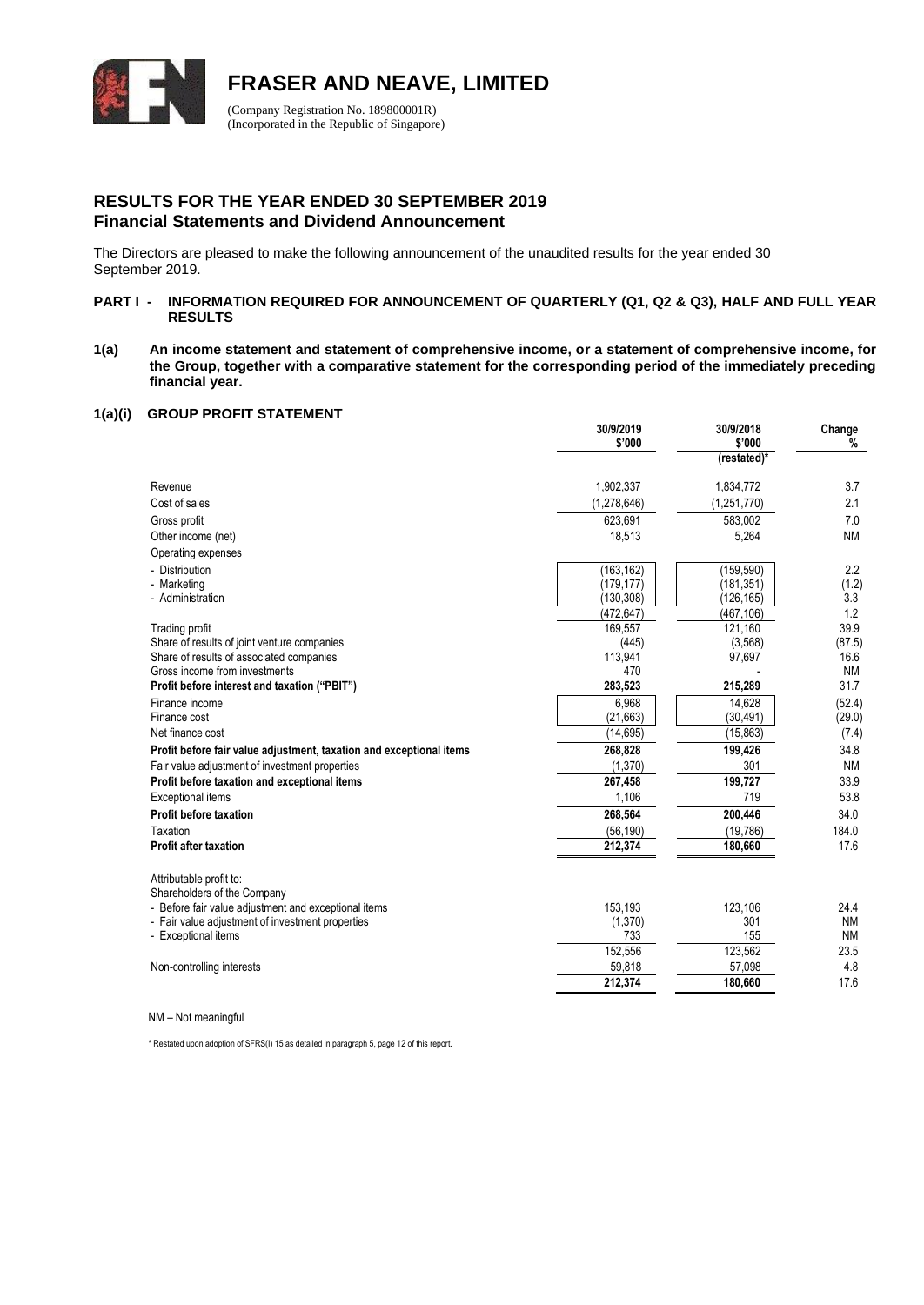

# **1(a)(ii) BREAKDOWN AND EXPLANATORY NOTES TO GROUP PROFIT STATEMENT**

|                                                                                     | 30/9/2019<br>\$'000 | Group<br>30/9/2018<br>\$'000<br>(restated)* | Change<br>% |
|-------------------------------------------------------------------------------------|---------------------|---------------------------------------------|-------------|
| <b>Operating expenses</b><br>Included in operating expenses are:                    |                     |                                             |             |
| Depreciation & amortisation                                                         | (60, 706)           | (58,008)                                    | 4.7         |
| (Allowance for)/Write-back of bad and doubtful debts                                | (308)               | 198                                         | ΝM          |
| Allowance for inventory obsolescence                                                | (7, 529)            | (8, 262)                                    | (8.9)       |
| Employee share-based expense                                                        | (2, 213)            | (4, 431)                                    | (50.1)      |
| Other income (net)<br>Gain on disposal of fixed assets                              | 11,631              | 3,271                                       | ΝM          |
| Foreign exchange loss                                                               | (1, 431)            | (7, 485)                                    | (80.9)      |
| <b>Taxation</b><br>(Under)/Over provision of prior year taxation                    | (6, 312)            | 3,239                                       | ΝM          |
| <b>Exceptional items</b><br>Gain on disposal of investment property                 | 1,176               |                                             | ΝM          |
| Insurance claim relating to fire                                                    | 1,019               |                                             | ΝM          |
| Investment property written off                                                     | (179)               |                                             | ΝM          |
| (Provision for)/Write back of restructuring and re-organisation costs of operations | (910)               | 1,046                                       | ΝM          |
| Insurance claim relating to flood                                                   |                     | 219                                         | ΝM          |
| Provision for damaged inventories relating to fire                                  |                     | (546)                                       | <b>NM</b>   |
|                                                                                     | 1,106               | 719                                         |             |
| PBIT as a percentage of revenue                                                     | 14.9%               | 11.7%                                       |             |

# NM - Not meaningful

\* Restated upon adoption of SFRS(I) 15 as detailed in paragraph 5, page 12 of this report.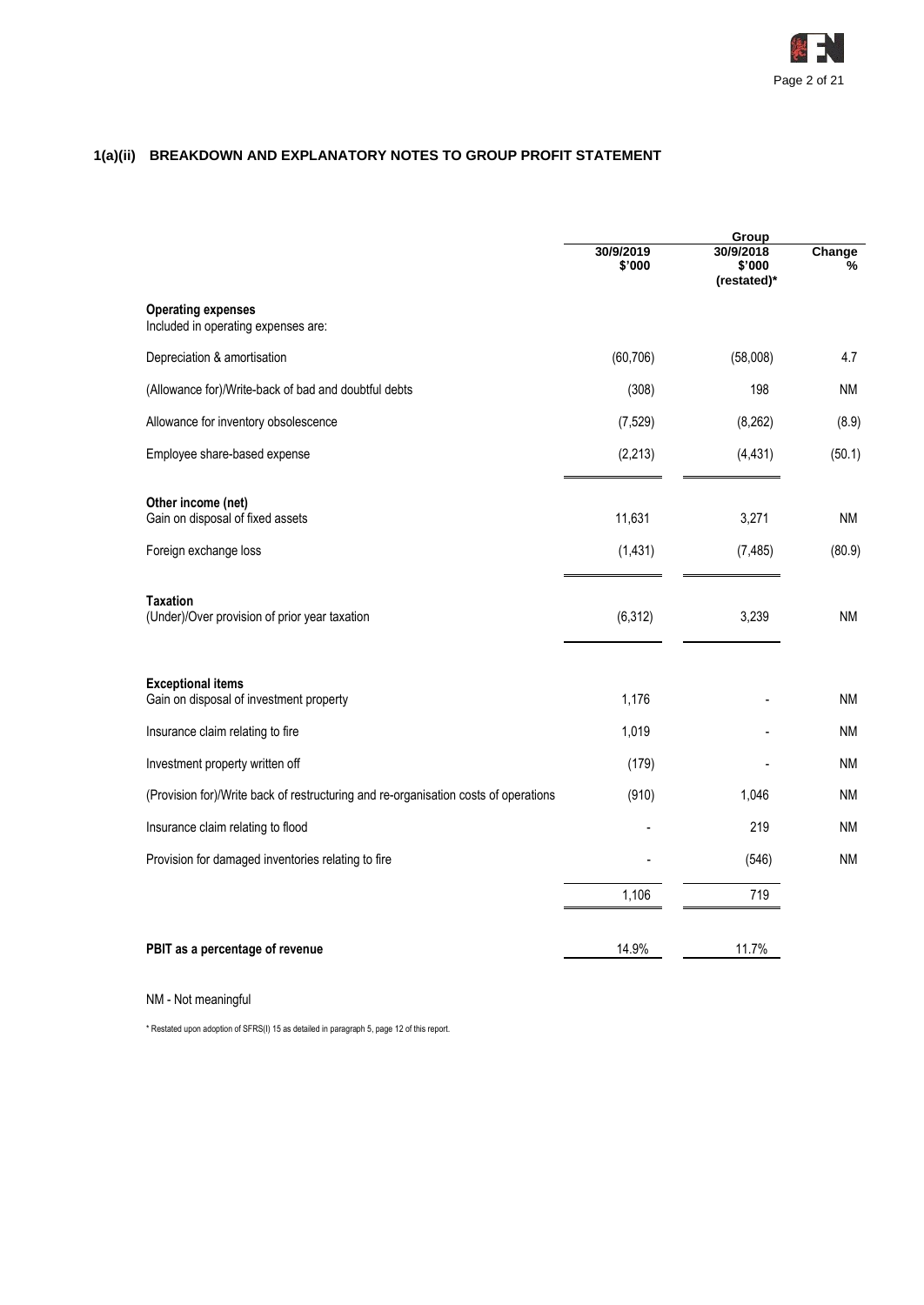

# **1(a)(iii) STATEMENT OF COMPREHENSIVE INCOME**

|                                                                                                                                                                  | Group               |                                   |  |
|------------------------------------------------------------------------------------------------------------------------------------------------------------------|---------------------|-----------------------------------|--|
|                                                                                                                                                                  | 30/9/2019<br>\$'000 | 30/9/2018<br>\$'000<br>(restated) |  |
| <b>Profit after taxation</b>                                                                                                                                     | 212,374             | 180,660                           |  |
| Other comprehensive income:                                                                                                                                      |                     |                                   |  |
| Items that are or may be reclassified subsequently to profit statement<br>Share of other comprehensive income of associated companies                            | 103                 | 2,688                             |  |
| Fair value changes on derivative financial instruments                                                                                                           | (1, 447)            | $\overline{\phantom{a}}$          |  |
| Fair value changes on available-for-sale financial assets                                                                                                        |                     | (27, 221)                         |  |
| Currency translation difference                                                                                                                                  | 55,618              | (21, 221)                         |  |
| Items that will not be reclassified to profit statement<br>Fair value changes on equity investments measured at fair value through other<br>comprehensive income | 54,274<br>(6, 223)  | (45, 754)                         |  |
| Remeasurement of defined benefit obligations                                                                                                                     | (839)               | 284                               |  |
| Revaluation of fixed assets                                                                                                                                      |                     | 256                               |  |
|                                                                                                                                                                  | (7,062)             | 540                               |  |
| Other comprehensive income for the year, net of taxation                                                                                                         | 47,212              | (45, 214)                         |  |
| Total comprehensive income for the year                                                                                                                          | 259,586             | 135,446                           |  |
| Total comprehensive income attributable to:                                                                                                                      |                     |                                   |  |
| Shareholders of the Company                                                                                                                                      | 196,232             | 69,761                            |  |
| Non-controlling interests                                                                                                                                        | 63,354              | 65,685                            |  |
|                                                                                                                                                                  | 259,586             | 135,446                           |  |
|                                                                                                                                                                  |                     |                                   |  |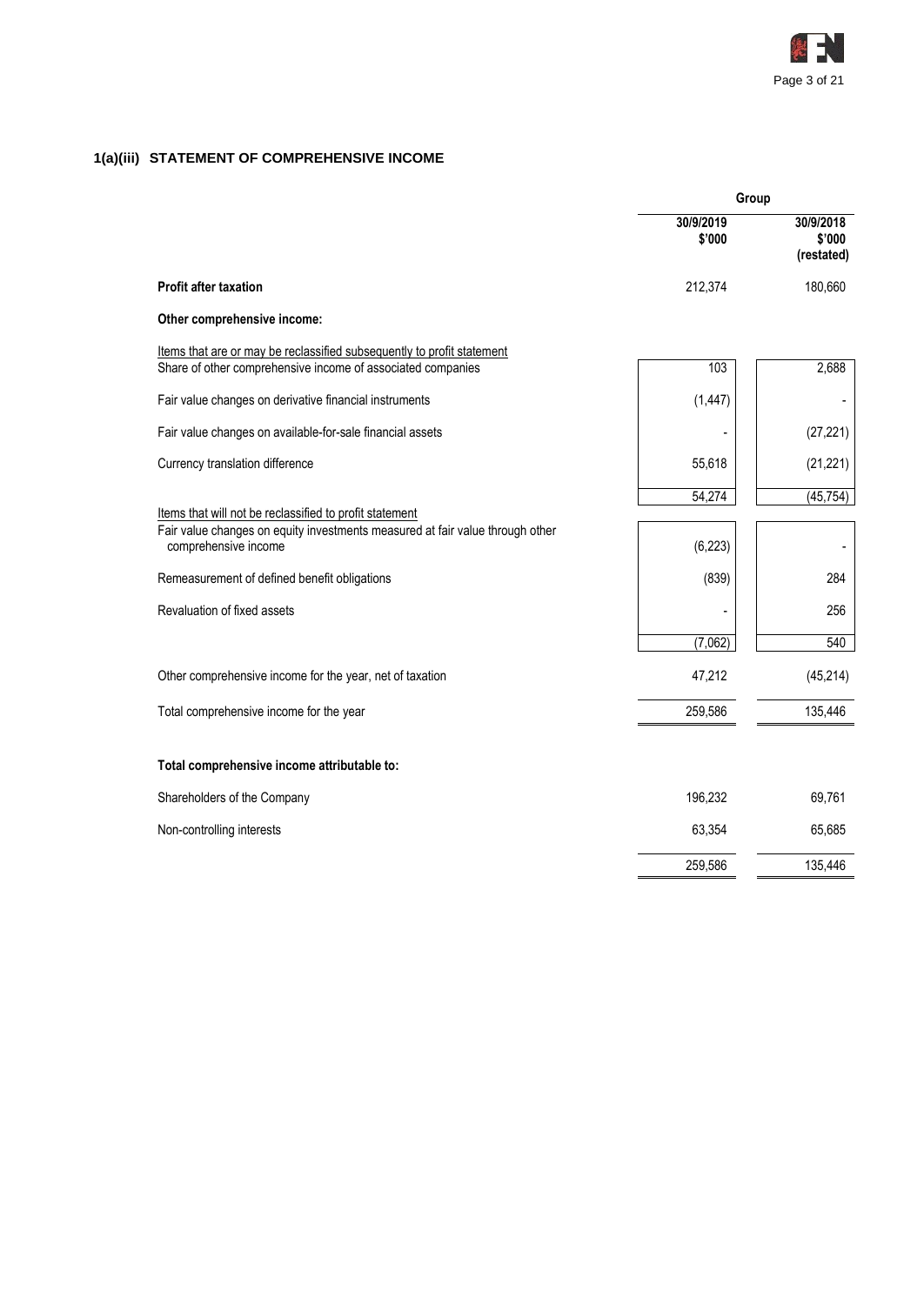

#### **1(b)(i) A statement of financial position (for the issuer and Group), together with a comparative statement as at the end of the immediately preceding financial year.**

# **BALANCE SHEETS**

|                                                 |                              | Group                                       | Company                      |                              |  |
|-------------------------------------------------|------------------------------|---------------------------------------------|------------------------------|------------------------------|--|
|                                                 | As at<br>30/9/2019<br>\$'000 | As at<br>30/9/2018<br>\$'000<br>(restated)* | As at<br>30/9/2019<br>\$'000 | As at<br>30/9/2018<br>\$'000 |  |
| <b>SHARE CAPITAL AND RESERVES</b>               |                              |                                             |                              |                              |  |
| Share capital                                   | 853,549                      | 851,941                                     | 853,549                      | 851,941                      |  |
| Treasury shares                                 |                              | (267)                                       |                              | (267)                        |  |
| Reserves                                        | 2,079,881                    | 1,965,124                                   | 841,355                      | 860,910                      |  |
|                                                 | 2,933,430                    | 2,816,798                                   | 1,694,904                    | 1,712,584                    |  |
| <b>NON-CONTROLLING INTERESTS</b>                | 398,947                      | 347,586                                     |                              |                              |  |
|                                                 | 3,332,377                    | 3,164,384                                   | 1,694,904                    | 1,712,584                    |  |
| Represented by:<br><b>NON-CURRENT ASSETS</b>    |                              |                                             |                              |                              |  |
| <b>Fixed assets</b>                             | 687,140                      | 561,459                                     | 1,101                        | 269                          |  |
| Investment properties                           | 17,501                       | 41,672                                      |                              |                              |  |
| Properties held for development                 | 18,490                       | 18,529                                      |                              |                              |  |
| Subsidiary companies                            | 169,898                      |                                             | 2,222,649                    | 2,087,620                    |  |
| Joint venture companies<br>Associated companies | 2,620,675                    | 48,257<br>2,560,292                         | 38,965                       |                              |  |
| Intangible assets                               | 130,062                      | 104,430                                     | 175                          | 147                          |  |
| <b>Brands</b>                                   | 27,513                       | 27,704                                      | 212                          | 212                          |  |
| Other investments                               | 7,656                        | 13,879                                      | 207,800                      | 222,485                      |  |
| Other receivables                               | 2,735                        | 1,298                                       | 2                            |                              |  |
| Deferred tax assets                             | 2,884                        | 6,391                                       |                              |                              |  |
|                                                 | 3,684,554                    | 3,383,911                                   | 2,470,904                    | 2,310,733                    |  |
| <b>CURRENT ASSETS</b>                           |                              |                                             |                              |                              |  |
| Inventories                                     | 262,130                      | 243,262                                     |                              |                              |  |
| Trade receivables                               | 277.025                      | 283,679                                     |                              |                              |  |
| Other receivables                               | 66,256                       | 53,669                                      | 855                          | 358                          |  |
| Related parties                                 | 7,871                        | 9,607                                       | 807                          | 9                            |  |
| Subsidiary companies                            |                              |                                             | 12,000                       | 22,486                       |  |
| Joint venture companies                         | 1,162                        | 1,863                                       |                              |                              |  |
| Associated companies                            | 14                           | 12                                          | 5                            |                              |  |
| Cash and bank deposits                          | 420,333                      | 530,125                                     | 15,418                       | 200,967                      |  |
|                                                 | 1,034,791                    | 1,122,217                                   | 29,085                       | 223,820                      |  |
| <b>Deduct: CURRENT LIABILITIES</b>              |                              |                                             |                              |                              |  |
| Trade payables                                  | 182,475                      | 171,477                                     |                              |                              |  |
| Other payables                                  | 247,223                      | 207,720                                     | 11,773                       | 7,996                        |  |
| Related parties                                 | 7,222                        | 9,121                                       | 1,593                        | 1,265<br>9,137               |  |
| Subsidiary companies<br>Associated companies    | 1,186                        | 1,253                                       | 4,376                        |                              |  |
| <b>Borrowings</b>                               | 9,226                        | 374,131                                     |                              | 180.000                      |  |
| Provision for taxation                          | 54,275                       | 32,959                                      | 2,964                        | 3,931                        |  |
|                                                 | 501,607                      | 796,661                                     | 20,706                       | 202,329                      |  |
| <b>NET CURRENT ASSETS</b>                       | 533,184                      | 325,556                                     | 8,379                        | 21,491                       |  |
| Deduct: NON-CURRENT LIABILITIES                 |                              |                                             |                              |                              |  |
| Other payables                                  | 25,564                       | 12,575                                      |                              |                              |  |
| Subsidiary companies                            |                              |                                             | 784,258                      | 619,640                      |  |
| Borrowings                                      | 820,458                      | 497,288                                     |                              |                              |  |
| Provision for employee benefits                 | 20,167                       | 18,256                                      |                              |                              |  |
| Deferred tax liabilities                        | 19,172                       | 16,964                                      | 121                          |                              |  |
|                                                 | 885,361                      | 545,083                                     | 784,379                      | 619,640                      |  |
|                                                 | 3,332,377                    | 3,164,384                                   | 1,694,904                    | 1,712,584                    |  |

\* Restated upon adoption of SFRS(I) 15 and SFRS(I) 1 as detailed in paragraph 5, page 12 of this report.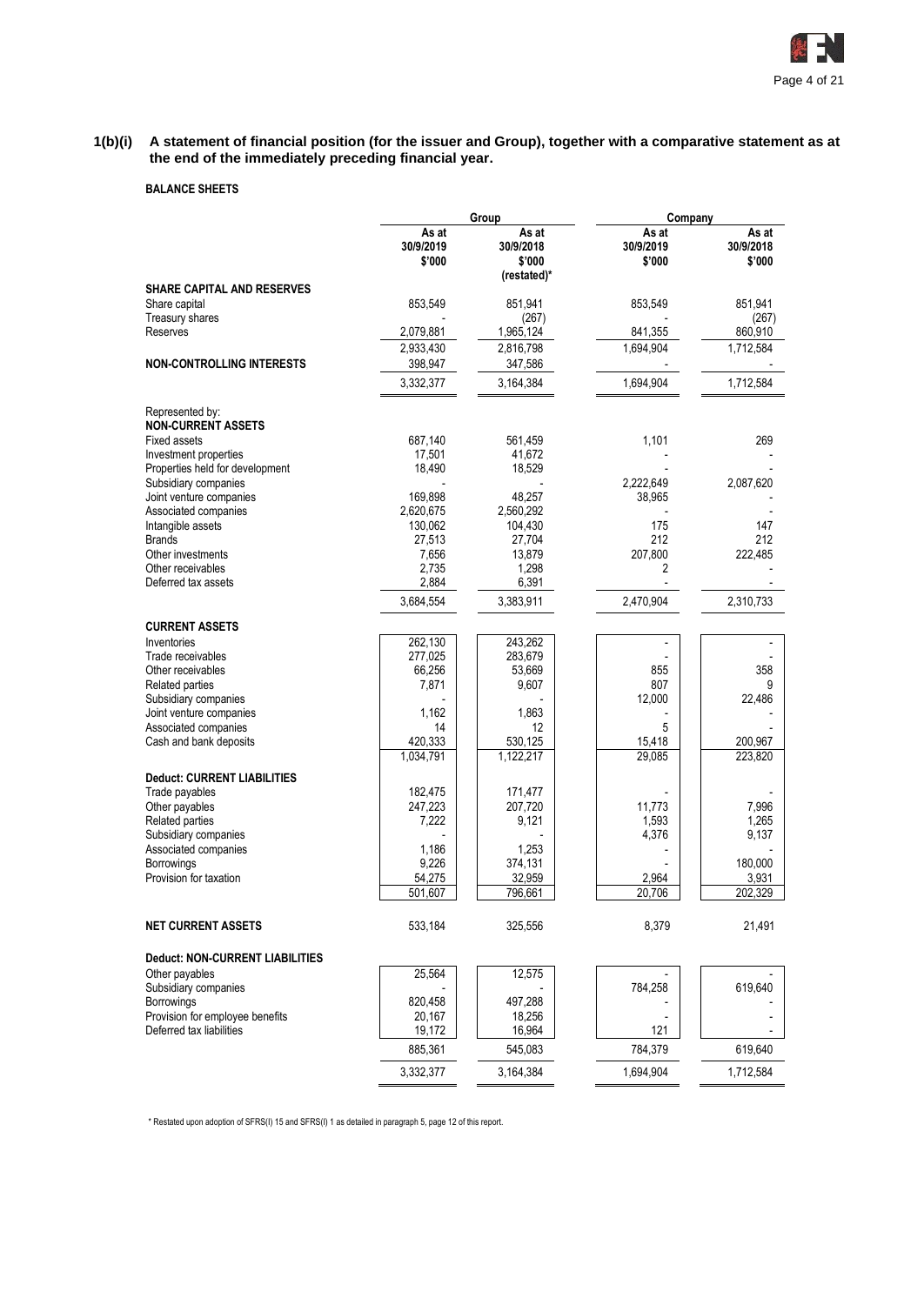

# **1(b)(ii) Aggregate amount of Group's borrowings and debt securities.**

**The Group's borrowings and debt securities as at the end of the financial period reported on, and comparative figures as at the end of the immediately preceding financial year:**

# **Amount repayable in one year or less, or on demand**

|           |        | As at 30/9/2019<br>\$'000 | As at 30/9/2018<br>\$'000 |
|-----------|--------|---------------------------|---------------------------|
| Secured   | ٠<br>٠ | 93                        |                           |
| Unsecured | t      | 9,133                     | 374,131                   |
|           |        | 9,226                     | 374,131                   |

# **Amount repayable after one year**

|           |        | As at 30/9/2019<br>\$'000 | As at 30/9/2018<br>\$'000 |
|-----------|--------|---------------------------|---------------------------|
| Secured   | ٠<br>٠ | 209                       | $\overline{\phantom{0}}$  |
| Unsecured | ٠<br>٠ | 820,249                   | 497,288                   |
|           |        | 820,458                   | 497,288                   |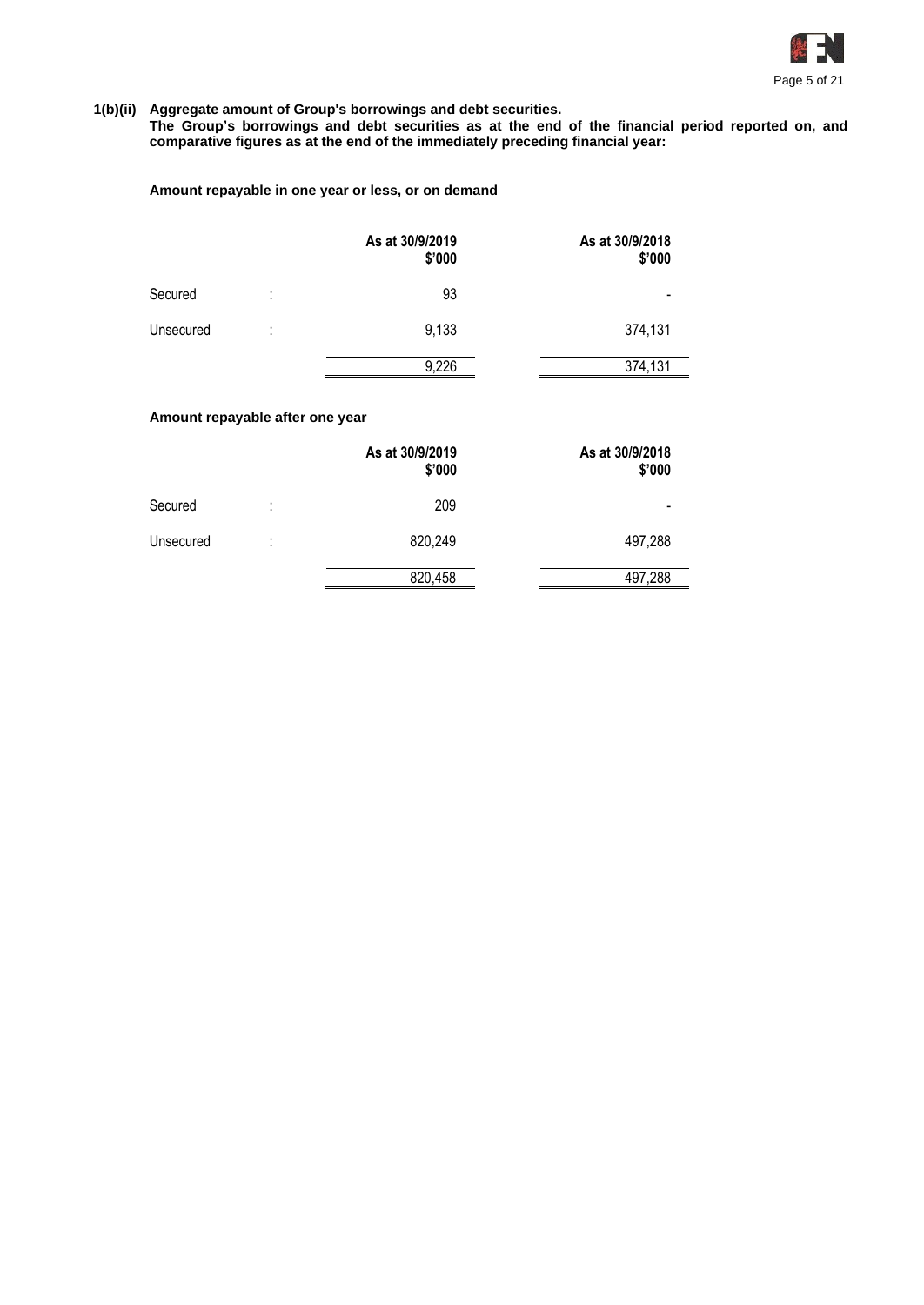

#### **1(c) A statement of cash flows (for the Group), together with a comparative statement for the corresponding period of the immediately preceding financial year.**

|                                                                                      | 30/9/2019<br>\$'000 | 30/9/2018<br>\$'000 |
|--------------------------------------------------------------------------------------|---------------------|---------------------|
| CASH FLOWS FROM OPERATING ACTIVITIES                                                 |                     | (restated)          |
| Profit before taxation and exceptional items                                         | 267,458             | 199,727             |
| Adjustments for:                                                                     |                     |                     |
| Depreciation of fixed assets                                                         | 49,407              | 45,918              |
| Amortisation of brands and intangible assets                                         | 11,299              | 12,090              |
| Impairment of fixed assets and intangible assets                                     | 209                 | 118                 |
| Reversal of impairment of fixed assets                                               | (355)               | (804)               |
| Fixed assets written off                                                             | 1,272               | 1,000               |
| Provision for employee benefits                                                      | 2,527               | 1,652               |
| Write back of provision for employee benefits                                        | (70)                |                     |
| Gain on disposal of fixed assets and intangible assets                               | (11, 633)           | (3,271)             |
| Interest income                                                                      | (6,968)             | (14, 628)           |
| Interest expenses                                                                    | 21,663              | 30,491              |
| Share of results of joint venture companies                                          | 445                 | 3,568               |
| Share of results of associated companies                                             | (113, 941)          | (97, 697)           |
| Gross income from investments                                                        |                     |                     |
| Employee share-based expense                                                         | (470)<br>2,213      | 4,431               |
|                                                                                      | 1,370               |                     |
| Fair value adjustment of investment properties                                       | 135                 | (301)<br>173        |
| Fair value adjustment of financial instruments                                       |                     |                     |
| Gain on disposal of financial instruments                                            | (22)                | (804)               |
| Operating cash before working capital changes                                        | 224,539             | 181.663             |
| Change in inventories                                                                | (18, 114)           | 7,504               |
| Change in receivables                                                                | (1, 927)            | 4,734               |
| Change in related parties' and joint venture and associated companies' balances      | 469                 | (6,904)             |
| Change in payables                                                                   | 45,213              | (3, 504)            |
| Currency realignment                                                                 | 7,978               | 5,489               |
| Cash generated from operations                                                       | 258,158             | 188,982             |
| Interest income received                                                             | 5,399               | 12.737              |
| Interest expenses paid                                                               | (21, 543)           | (30, 265)           |
| Income taxes paid                                                                    | (28, 903)           | (11, 289)           |
| Payment of employee benefits                                                         | (2, 476)            | (1,216)             |
| Net cash from operating activities                                                   | 210,635             | 158,949             |
| <b>CASH FLOWS FROM INVESTING ACTIVITIES</b>                                          |                     |                     |
| Dividends from associated companies                                                  | 93,695              | 87,146              |
| Gross income from investments                                                        | 470                 |                     |
| Proceeds from disposal of fixed assets and intangible assets                         | 15,110              | 4,871               |
| Proceeds from disposal of investment property                                        | 12,948              |                     |
| Net cash (outflow)/inflow on acquisition of subsidiary companies and business assets | (22, 638)           | 687                 |
| Investments in joint venture companies                                               | (115, 309)          |                     |
| Investment in an associated company                                                  |                     | (213, 182)          |
| Purchase of other investment                                                         |                     | (10, 969)           |
| Purchase of fixed assets                                                             | (158, 996)          | (93, 187)           |
| Payment for intangible assets                                                        | (17,068)            | (13, 369)           |
| Net cash used in investing activities                                                | (191, 788)          | (238, 003)          |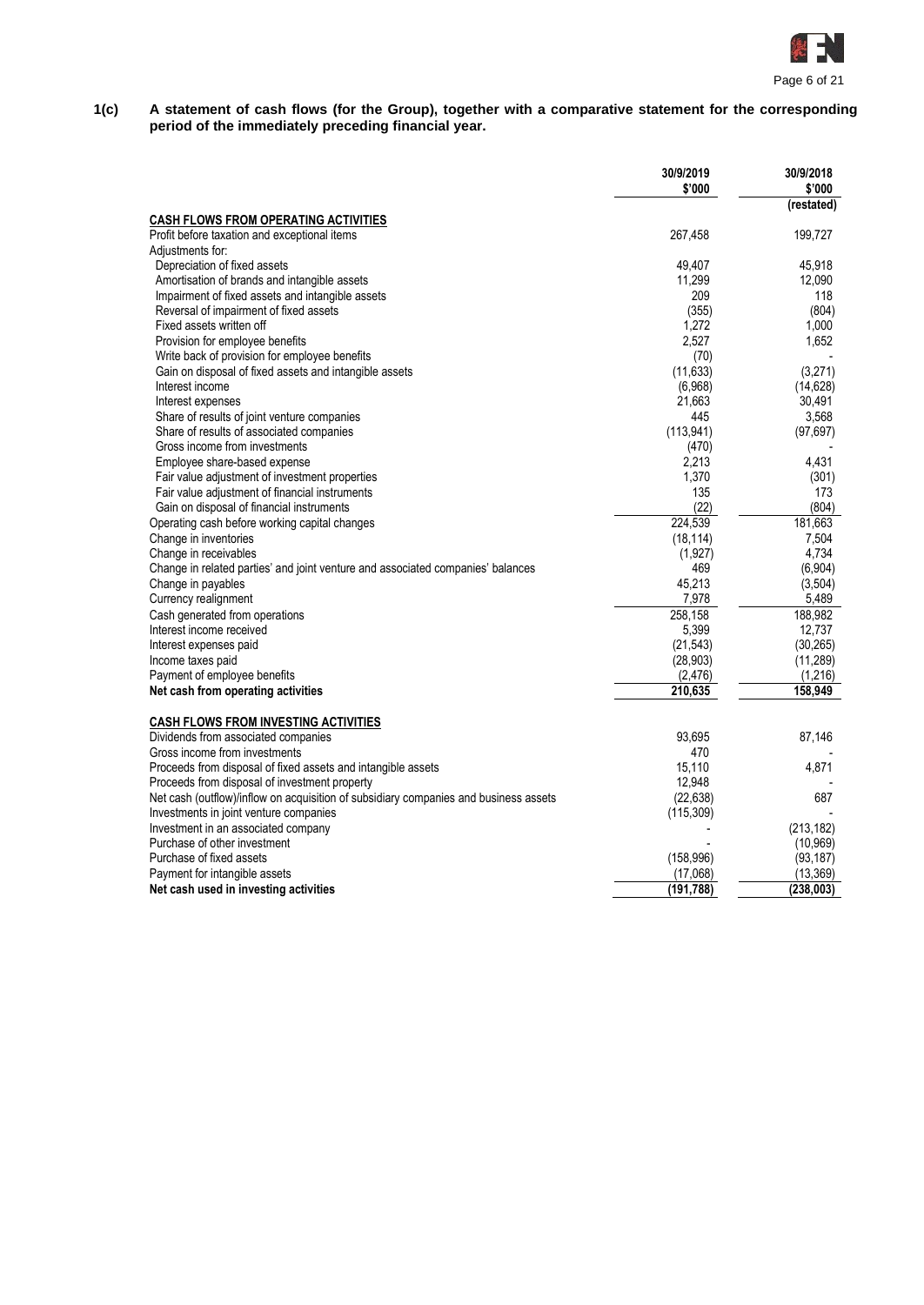

# **1(c) GROUP CASH FLOW STATEMENT** (cont'd)

|                                                                                      | 30/9/2019<br>\$'000 | 30/9/2018<br>\$'000 |
|--------------------------------------------------------------------------------------|---------------------|---------------------|
|                                                                                      |                     | (restated)          |
| <b>CASH FLOWS FROM FINANCING ACTIVITIES</b>                                          |                     |                     |
| Proceeds from term loans and bank borrowings                                         | 442.962             | 50,759              |
| Repayment of term loans and bank borrowings                                          | (488, 754)          | (485, 617)          |
| Purchase of shares by a subsidiary company                                           | (1,658)             | (938)               |
| Capital contribution by non-controlling interests                                    | 15,082              | 102                 |
| Payment of dividends:                                                                |                     |                     |
| - by subsidiary companies to non-controlling interests                               | (30, 954)           | (31,000)            |
| - by the Company to shareholders                                                     | (65, 206)           | (65, 165)           |
| Net cash used in financing activities                                                | (128,528)           | (531, 859)          |
| Net decrease in cash and cash equivalents                                            | (109, 681)          | (610, 913)          |
| Cash and cash equivalents at beginning of year                                       | 527,166             | 1,134,383           |
| Effects of exchange rate changes on cash and cash equivalents                        | (158)               | 3,696               |
| Cash and cash equivalents at end of year                                             | 417,327             | 527,166             |
| Cash and cash equivalents at end of year comprise:                                   |                     |                     |
| Cash and bank deposits                                                               | 420,333             | 530,125             |
| Less: Deposits pledged in relation to acquisition of subsidiary companies            | (3,006)             | (2,959)             |
| Cash and cash equivalents at end of year                                             | 417,327             | 527,166             |
| Analysis of acquisition of subsidiary companies and business assets                  |                     |                     |
| Net assets acquired:                                                                 |                     |                     |
| Intangible assets                                                                    |                     | 7,135               |
| Other non-current assets                                                             | 1.781               | 892                 |
| <b>Current assets</b>                                                                | 8,643               | 7,290               |
| <b>Borrowings</b>                                                                    | (219)               |                     |
| Other current liabilities                                                            | (2, 541)            | (8,788)             |
| Other non-current liabilities                                                        | (119)               |                     |
| Non-controlling interests                                                            | (4,073)             |                     |
| Cash and cash equivalents                                                            | 2,637               | 1,585               |
|                                                                                      | 6,109               | 8,114               |
| Provisional goodwill/goodwill on acquisition                                         | 19,666              | 784                 |
| Consideration paid                                                                   | 25,775              | 8,898               |
| Deferred consideration                                                               | (500)               |                     |
| Less: Deposit paid in previous financial year                                        |                     | (8,000)             |
| Cash and cash equivalents of subsidiary companies and business assets acquired       | (2,637)             | (1, 585)            |
| Net cash outflow/(inflow) on acquisition of subsidiary companies and business assets | 22,638              | (687)               |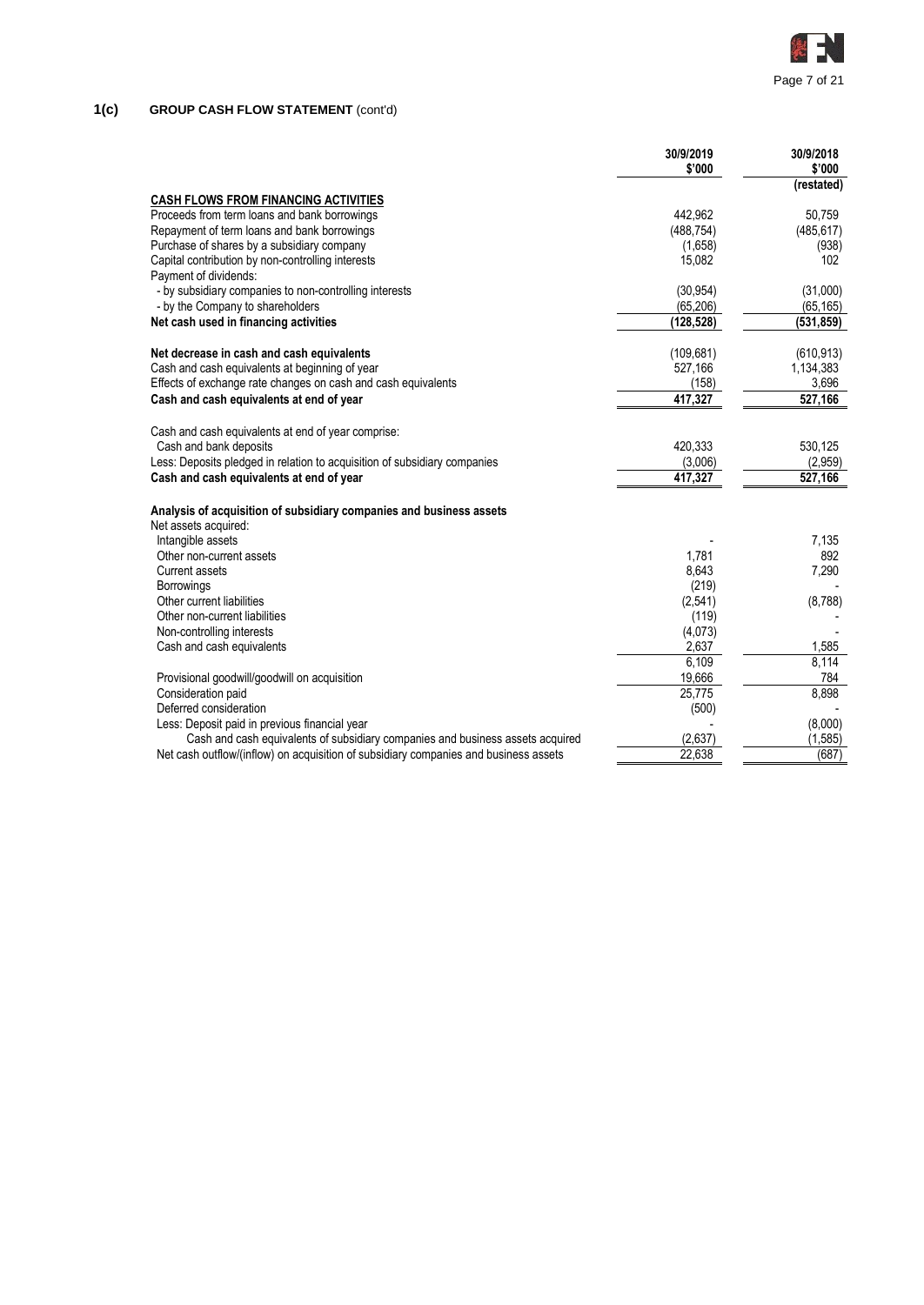

# **1(d)(i) A statement (for the issuer and Group) showing either**

- **(i) all changes in equity or**
- **(ii) changes in equity other than those arising from capitalisation issues and distributions to shareholders, together with a comparative statement for the corresponding period of the immediately preceding financial year.**

# **STATEMENT OF CHANGES IN EQUITY**

|                                                                                                          |                  |                                  |                    |                                     |                               | Group                                      |                          |                            |                          |                       |                                  |                       |
|----------------------------------------------------------------------------------------------------------|------------------|----------------------------------|--------------------|-------------------------------------|-------------------------------|--------------------------------------------|--------------------------|----------------------------|--------------------------|-----------------------|----------------------------------|-----------------------|
|                                                                                                          | Share<br>Capital | <b>Treasury</b><br><b>Shares</b> | Capital<br>Reserve | Revenue<br>Reserve                  | Exchange<br>Reserve           | <b>Fair Value</b><br>Adjustment<br>Reserve | Hedging<br>Reserve       | Share-<br>based<br>Payment | Dividend<br>Reserve      | Total                 | Non-<br>controlling<br>Interests | Total<br>Equity       |
| Year ended 30 September 2019<br>Balance at 30 September 2018,                                            | \$'000           | \$'000                           | \$'000             | \$'000                              | \$'000                        | \$'000                                     | \$'000                   | Reserve<br>\$'000          | \$'000                   | \$'000                | \$'000                           | \$'000                |
| previously reported<br>Effects of adopting SFRS (I) 1<br>Effects of adopting SFRS (I) 15                 | 851,941          | (267)                            | 18,943             | 2,162,297<br>(208, 671)<br>(4, 374) | (238, 179)<br>208,671<br>(44) | (25, 873)                                  |                          | 8,910                      | 43,444                   | 2,821,216<br>(4, 418) | 348,604<br>(1,018)               | 3,169,820<br>(5, 436) |
| Balance at 30 September 2018, restated                                                                   | 851,941          | (267)                            | 18,943             | 1,949,252                           | (29, 552)                     | (25, 873)                                  | $\overline{\phantom{a}}$ | 8,910                      | 43,444                   | 2,816,798             | 347,586                          | 3,164,384             |
| Effects of adopting SFRS (I) 9<br>Balance at 1 October 2018, restated                                    | 851,941          | (267)                            | 18,943             | (405)<br>1,948,847                  | (29, 552)                     | (25, 873)                                  | $\overline{a}$           | 8,910                      | 43,444                   | (405)<br>2,816,393    | (295)<br>347,291                 | (700)<br>3,163,684    |
| Comprehensive income<br>Share of other comprehensive<br>income of associated companies                   |                  |                                  |                    | 145                                 | (39)                          | (3)                                        |                          |                            |                          | 103                   |                                  | 103                   |
| Realisation of reserve upon disposal of<br>asset                                                         |                  |                                  | (9, 548)           | 9,548                               |                               |                                            |                          |                            |                          |                       |                                  |                       |
| Fair value changes on derivative<br>financial instruments                                                |                  |                                  |                    |                                     |                               |                                            | (1, 447)                 |                            |                          | (1, 447)              |                                  | (1, 447)              |
| Fair value changes on equity<br>investments measured at fair value<br>through other comprehensive income |                  |                                  |                    |                                     |                               | (6, 223)                                   |                          |                            |                          | (6, 223)              |                                  | (6, 223)              |
| Remeasurement of defined benefit<br>obligations                                                          |                  |                                  |                    | (26)                                |                               |                                            |                          |                            |                          | (26)                  | (813)                            | (839)                 |
| Currency translation difference                                                                          |                  |                                  |                    | ÷,                                  | 51,269                        |                                            |                          |                            |                          | 51,269                | 4,349                            | 55,618                |
| Other comprehensive income for<br>the year                                                               |                  |                                  | (9, 548)           | 9,667                               | 51,230                        | (6, 226)                                   | (1, 447)                 |                            |                          | 43,676                | 3,536                            | 47,212                |
| Profit for the year                                                                                      |                  |                                  |                    | 152,556                             |                               |                                            |                          |                            |                          | 152,556               | 59,818                           | 212,374               |
| Total comprehensive income for<br>the year                                                               |                  |                                  | (9, 548)           | 162,223                             | 51,230                        | (6, 226)                                   | (1, 447)                 |                            |                          | 196,232               | 63,354                           | 259,586               |
| Contributions by and distributions<br>to owners                                                          |                  |                                  |                    |                                     |                               |                                            |                          |                            |                          |                       |                                  |                       |
| Employee share-based expense                                                                             |                  |                                  |                    | ÷,                                  | ÷,                            |                                            | $\mathbf{r}$             | 1,926                      | $\overline{\phantom{a}}$ | 1,926                 | 287                              | 2,213                 |
| Issue of shares in the Company upon<br>vesting of shares awarded                                         | 1,608            |                                  |                    |                                     |                               |                                            |                          | (1,608)                    |                          |                       |                                  |                       |
| Treasury shares reissued pursuant to<br>share plans                                                      |                  | 267                              | 8                  |                                     |                               |                                            |                          | (275)                      |                          |                       |                                  |                       |
| Purchase of shares by a subsidiary<br>company                                                            |                  |                                  |                    | (920)                               |                               |                                            |                          |                            |                          | (920)                 | (738)                            | (1,658)               |
| Shares of a subsidiary company<br>reissued pursuant to its share plans                                   |                  |                                  | (217)              | 1,259                               |                               |                                            |                          | (1,042)                    |                          |                       |                                  |                       |
| Capital contribution by non-<br>controlling interests                                                    |                  |                                  |                    |                                     |                               |                                            |                          |                            |                          |                       | 15,082                           | 15,082                |
| Dividends:<br>Dividends paid                                                                             |                  |                                  |                    | (21, 762)                           |                               |                                            |                          |                            | (43, 444)                | (65, 206)             | (30, 954)                        | (96, 160)             |
| Dividends proposed                                                                                       |                  |                                  |                    | (57, 961)                           |                               |                                            |                          |                            | 57,961                   |                       |                                  |                       |
| Total contributions by and<br>distributions to owners                                                    | 1,608            | 267                              | (209)              | (79, 384)                           |                               |                                            |                          | (999)                      | 14,517                   | (64, 200)             | (16, 323)                        | (80, 523)             |
| Changes in ownership interests<br>Change of interests in subsidiary<br>companies                         |                  |                                  |                    | (552)                               |                               |                                            |                          |                            |                          | (552)                 | 552                              |                       |
| Acquisition of subsidiary companies                                                                      |                  |                                  |                    |                                     |                               |                                            |                          |                            |                          |                       | 4,073                            | 4,073                 |
| Recognition of put option granted to<br>non-controlling interests                                        |                  |                                  | (13,956)           |                                     |                               |                                            |                          |                            |                          | (13,956)              | ÷,                               | (13,956)              |
| Fair value changes on put option<br>granted to non-controlling interests                                 |                  |                                  | (487)              |                                     |                               |                                            |                          |                            |                          | (487)                 |                                  | (487)                 |
| Total changes in ownership<br>interests                                                                  |                  |                                  | (14, 443)          | (552)                               |                               |                                            |                          |                            | $\overline{a}$           | (14, 995)             | 4,625                            | (10, 370)             |
| Total transactions with owners<br>in their capacity as owners                                            | 1,608            | 267                              | (14, 652)          | (79, 936)                           |                               |                                            |                          | (999)                      | 14,517                   | (79, 195)             | (11,698)                         | (90, 893)             |
| Balance at 30 September 2019                                                                             | 853,549          | $\overline{\phantom{a}}$         | (5,257)            | 2,031,134                           | 21,678                        | (32,099)                                   | (1, 447)                 | 7,911                      | 57,961                   | 2,933,430             | 398,947                          | 3,332,377             |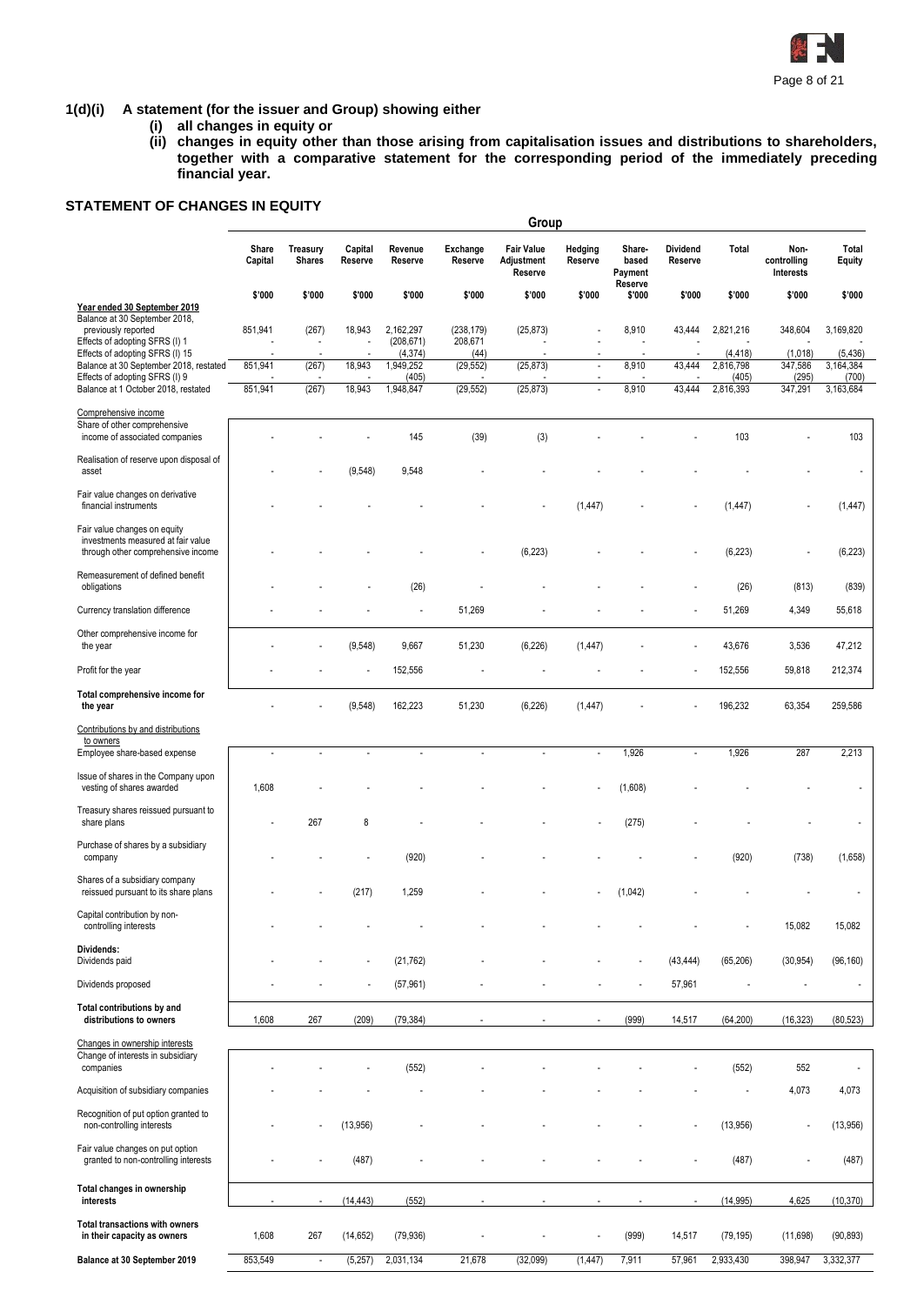

#### **1(d)(i) STATEMENT OF CHANGES IN EQUITY** (cont'd)

|                                                                                                                                                               | Group              |                           |                    |                                                 |                             |                                            |                                       |                            |                                   |                                  |                                   |
|---------------------------------------------------------------------------------------------------------------------------------------------------------------|--------------------|---------------------------|--------------------|-------------------------------------------------|-----------------------------|--------------------------------------------|---------------------------------------|----------------------------|-----------------------------------|----------------------------------|-----------------------------------|
|                                                                                                                                                               | Share<br>Capital   | Treasury<br><b>Shares</b> | Capital<br>Reserve | Revenue<br>Reserve                              | Exchange<br>Reserve         | <b>Fair Value</b><br>Adjustment<br>Reserve | Share-<br>based<br>Payment<br>Reserve | <b>Dividend</b><br>Reserve | Total                             | Non-<br>controlling<br>Interests | Total<br><b>Equity</b>            |
| Year ended 30 September 2018                                                                                                                                  | \$'000             | \$'000                    | \$'000             | \$'000                                          | \$'000                      | \$'000                                     | \$'000                                | \$'000                     | \$'000                            | \$'000                           | \$'000                            |
| Balance at 1 October 2017,<br>previously reported<br>Effects of adopting SFRS (I) 1<br>Effects of adopting SFRS (I) 15<br>Balance at 1 October 2017, restated | 849,301<br>849,301 | (267)<br>(267)            | 19,416<br>19,416   | 2,101,244<br>(208, 671)<br>(5,767)<br>1,886,806 | (208, 671)<br>208,671<br>÷, | 1,264<br>J.<br>1,264                       | 9,304<br>$\overline{a}$<br>9,304      | 43,408<br>43,408           | 2,814,999<br>(5,767)<br>2,809,232 | 317,108<br>(1, 193)<br>315,915   | 3,132,107<br>(6,960)<br>3,125,147 |
| Comprehensive income<br>Share of other comprehensive<br>income of associated companies                                                                        |                    |                           |                    | 2,378                                           | 204                         | 84                                         | 22                                    |                            | 2,688                             |                                  | 2,688                             |
| Revaluation of fixed assets                                                                                                                                   |                    |                           | 256                |                                                 |                             |                                            |                                       |                            | 256                               |                                  | 256                               |
| Fair value changes on available-<br>for-sale financial assets                                                                                                 |                    |                           |                    |                                                 |                             | (27, 221)                                  |                                       |                            | (27, 221)                         | ÷,                               | (27, 221)                         |
| Remeasurement of defined benefit<br>obligations                                                                                                               |                    |                           |                    | 232                                             |                             |                                            |                                       |                            | 232                               | 52                               | 284                               |
| Currency translation difference                                                                                                                               |                    |                           |                    |                                                 | (29, 756)                   |                                            |                                       |                            | (29, 756)                         | 8,535                            | (21, 221)                         |
| Other comprehensive income for<br>the year                                                                                                                    |                    |                           | 256                | 2,610                                           | (29, 552)                   | (27, 137)                                  | 22                                    |                            | (53,801)                          | 8,587                            | (45, 214)                         |
| Profit for the year                                                                                                                                           |                    |                           |                    | 123,562                                         |                             |                                            |                                       |                            | 123,562                           | 57,098                           | 180,660                           |
| Total comprehensive income for<br>the year                                                                                                                    |                    |                           | 256                | 126,172                                         | (29, 552)                   | (27, 137)                                  | 22                                    |                            | 69,761                            | 65,685                           | 135,446                           |
| Contributions by and distributions<br>to owners                                                                                                               |                    |                           |                    |                                                 |                             |                                            |                                       |                            |                                   |                                  |                                   |
| Employee share-based expense                                                                                                                                  | $\overline{a}$     |                           |                    |                                                 |                             |                                            | 3,491                                 |                            | 3,491                             | 940                              | 4,431                             |
| Issue of shares in the Company upon<br>vesting of shares awarded                                                                                              | 2,640              |                           |                    |                                                 |                             |                                            | (2,640)                               |                            |                                   |                                  |                                   |
| Purchase of shares by a subsidiary<br>company                                                                                                                 |                    |                           |                    | (521)                                           |                             |                                            |                                       |                            | (521)                             | (417)                            | (938)                             |
| Shares of a subsidiary company<br>reissued pursuant to its share plans                                                                                        |                    |                           | (729)              | 1,996                                           |                             |                                            | (1,267)                               |                            |                                   |                                  |                                   |
| Capital contribution by<br>non-controlling interests                                                                                                          |                    |                           |                    |                                                 |                             |                                            |                                       |                            |                                   | 102                              | 102                               |
| Dividends:<br>Dividends paid                                                                                                                                  |                    |                           |                    | (21, 757)                                       |                             |                                            |                                       | (43, 408)                  | (65, 165)                         | (31,000)                         | (96, 165)                         |
| Dividends proposed                                                                                                                                            |                    |                           |                    | (43, 444)                                       |                             |                                            |                                       | 43,444                     |                                   |                                  |                                   |
| Total contributions by and<br>distributions to owners                                                                                                         | 2,640              |                           | (729)              | (63, 726)                                       |                             |                                            | (416)                                 | 36                         | (62, 195)                         | (30, 375)                        | (92, 570)                         |
| Changes in ownership interests<br>Change of interests in a subsidiary<br>company                                                                              | ÷,                 |                           |                    |                                                 | l,                          | ÷                                          |                                       |                            | ÷,                                | (3,639)                          | (3,639)                           |
| Total changes in ownership<br>interests                                                                                                                       |                    | ÷                         |                    |                                                 | ÷,                          | ÷,                                         | ÷,                                    |                            | ÷,                                | (3,639)                          | (3,639)                           |
| <b>Total transactions with owners</b><br>in their capacity as owners                                                                                          | 2,640              | Ĭ.                        | (729)              | (63, 726)                                       |                             | ł,                                         | (416)                                 | 36                         | (62, 195)                         | (34, 014)                        | (96, 209)                         |
| Balance at 30 September 2018                                                                                                                                  | 851,941            | (267)                     | 18,943             | 1,949,252                                       | (29, 552)                   | (25, 873)                                  | 8,910                                 | 43,444                     | 2,816,798                         | 347,586                          | 3,164,384                         |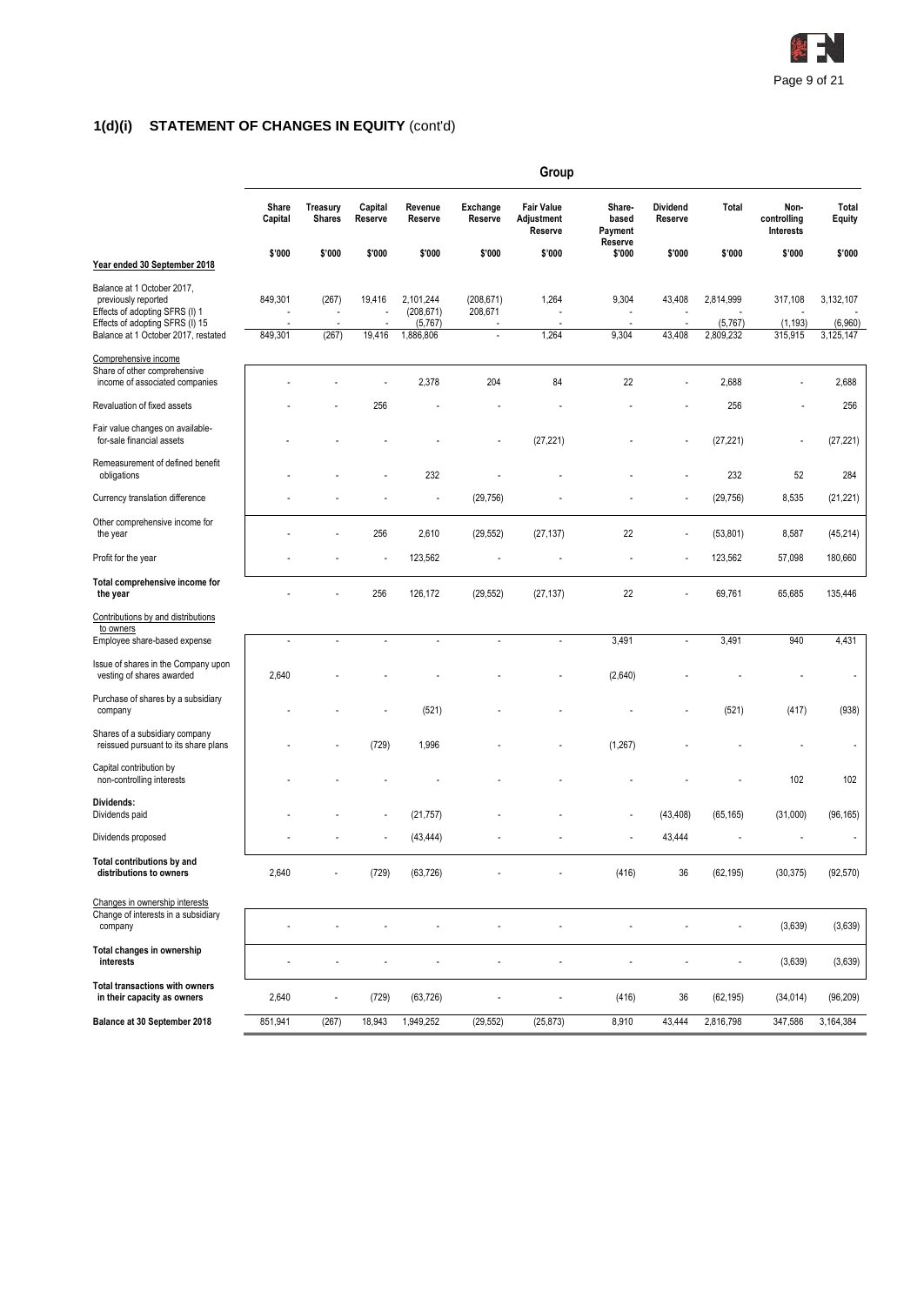

# **1(d)(i) STATEMENT OF CHANGES IN EQUITY** (cont'd)

|                                                                                                                                  | Company          |                           |                          |                          |                                            |                            |                            |                        |
|----------------------------------------------------------------------------------------------------------------------------------|------------------|---------------------------|--------------------------|--------------------------|--------------------------------------------|----------------------------|----------------------------|------------------------|
|                                                                                                                                  | Share<br>Capital | Treasury<br><b>Shares</b> | Capital<br>Reserve       | Revenue<br>Reserve       | <b>Fair Value</b><br>Adjustment<br>Reserve | Share-<br>based<br>Payment | <b>Dividend</b><br>Reserve | Total<br><b>Equity</b> |
|                                                                                                                                  | \$'000           | \$'000                    | \$'000                   | \$'000                   | \$'000                                     | Reserve<br>\$'000          | \$'000                     | \$'000                 |
| Year ended 30 September 2019<br>Balance at 1 October 2018                                                                        | 851,941          | (267)                     | (1,099)                  | 741,673                  | 72,624                                     | 4,268                      | 43,444                     | 1,712,584              |
| Comprehensive income<br>Fair value changes on equity investments<br>measured at fair value through other<br>comprehensive income |                  |                           |                          |                          | (14, 685)                                  |                            |                            | (14, 685)              |
| Other comprehensive income for the year                                                                                          | $\overline{a}$   | Ĭ.                        | $\overline{a}$           | $\overline{\phantom{a}}$ | (14, 685)                                  | $\overline{\phantom{a}}$   | $\blacksquare$             | (14, 685)              |
| Profit for the year                                                                                                              |                  |                           | L,                       | 60,643                   |                                            |                            |                            | 60,643                 |
| Total comprehensive income for the year                                                                                          | $\overline{a}$   | $\overline{\phantom{a}}$  | ÷,                       | 60,643                   | (14, 685)                                  | $\overline{\phantom{a}}$   | $\blacksquare$             | 45,958                 |
| Contributions by and distributions to owners<br>Employee share-based expense                                                     | $\overline{a}$   | $\overline{\phantom{a}}$  | $\overline{a}$           | $\overline{\phantom{a}}$ | $\overline{\phantom{a}}$                   | 1,568                      | $\blacksquare$             | 1,568                  |
| Issue of shares in the Company upon<br>vesting of shares awarded                                                                 | 1,608            |                           |                          |                          |                                            | (1,608)                    |                            | ٠                      |
| Treasury shares reissued pursuant to<br>share plans                                                                              |                  | 267                       | 8                        |                          |                                            | (275)                      |                            | $\overline{a}$         |
| Dividends:<br>Dividends paid                                                                                                     |                  |                           | $\overline{a}$           | (21, 762)                |                                            |                            | (43, 444)                  | (65, 206)              |
| Dividends proposed                                                                                                               |                  |                           | $\overline{a}$           | (57, 961)                |                                            |                            | 57,961                     | $\overline{a}$         |
| Total transactions with owners in their<br>capacity as owners                                                                    | 1,608            | 267                       | 8                        | (79, 723)                |                                            | (315)                      | 14,517                     | (63, 638)              |
| Balance at 30 September 2019                                                                                                     | 853,549          | $\overline{\phantom{a}}$  | (1,091)                  | 722,593                  | 57,939                                     | 3,953                      | 57,961                     | 1,694,904              |
| Year ended 30 September 2018<br>Balance at 1 October 2017                                                                        | 849,301          | (267)                     | (1,099)                  | 734,205                  | 83,813                                     | 4,589                      | 43,408                     | 1,713,950              |
| Comprehensive income<br>Fair value changes on available-for-sale<br>financial assets                                             |                  |                           |                          |                          | (11, 189)                                  |                            |                            | (11, 189)              |
| Other comprehensive income for the year                                                                                          | $\overline{a}$   | L.                        | L,                       | $\overline{\phantom{a}}$ | (11, 189)                                  | ÷.                         | ÷,                         | (11, 189)              |
| Profit for the year                                                                                                              |                  |                           | $\overline{a}$           | 72,669                   |                                            |                            | $\overline{a}$             | 72,669                 |
| Total comprehensive income for the year                                                                                          | ÷,               |                           | ÷,                       | 72,669                   | (11, 189)                                  | L.                         | ÷,                         | 61,480                 |
| Contributions by and distributions to owners<br>Employee share-based expense                                                     | $\overline{a}$   | $\overline{a}$            | $\overline{\phantom{a}}$ | $\overline{\phantom{a}}$ | $\ddot{\phantom{0}}$                       | 2,319                      | $\overline{a}$             | 2,319                  |
| Issue of shares in the Company upon<br>vesting of shares awarded                                                                 | 2,640            |                           |                          |                          |                                            | (2,640)                    |                            |                        |
| Dividends:<br>Dividends paid                                                                                                     |                  |                           |                          | (21, 757)                |                                            |                            | (43, 408)                  | (65, 165)              |
| Dividends proposed                                                                                                               |                  |                           |                          | (43, 444)                |                                            |                            | 43,444                     |                        |
| Total transactions with owners in their<br>capacity as owners                                                                    | 2,640            |                           |                          | (65, 201)                |                                            | (321)                      | 36                         | (62, 846)              |
| Balance at 30 September 2018                                                                                                     | 851,941          | (267)                     | (1,099)                  | 741,673                  | 72,624                                     | 4,268                      | 43,444                     | 1,712,584              |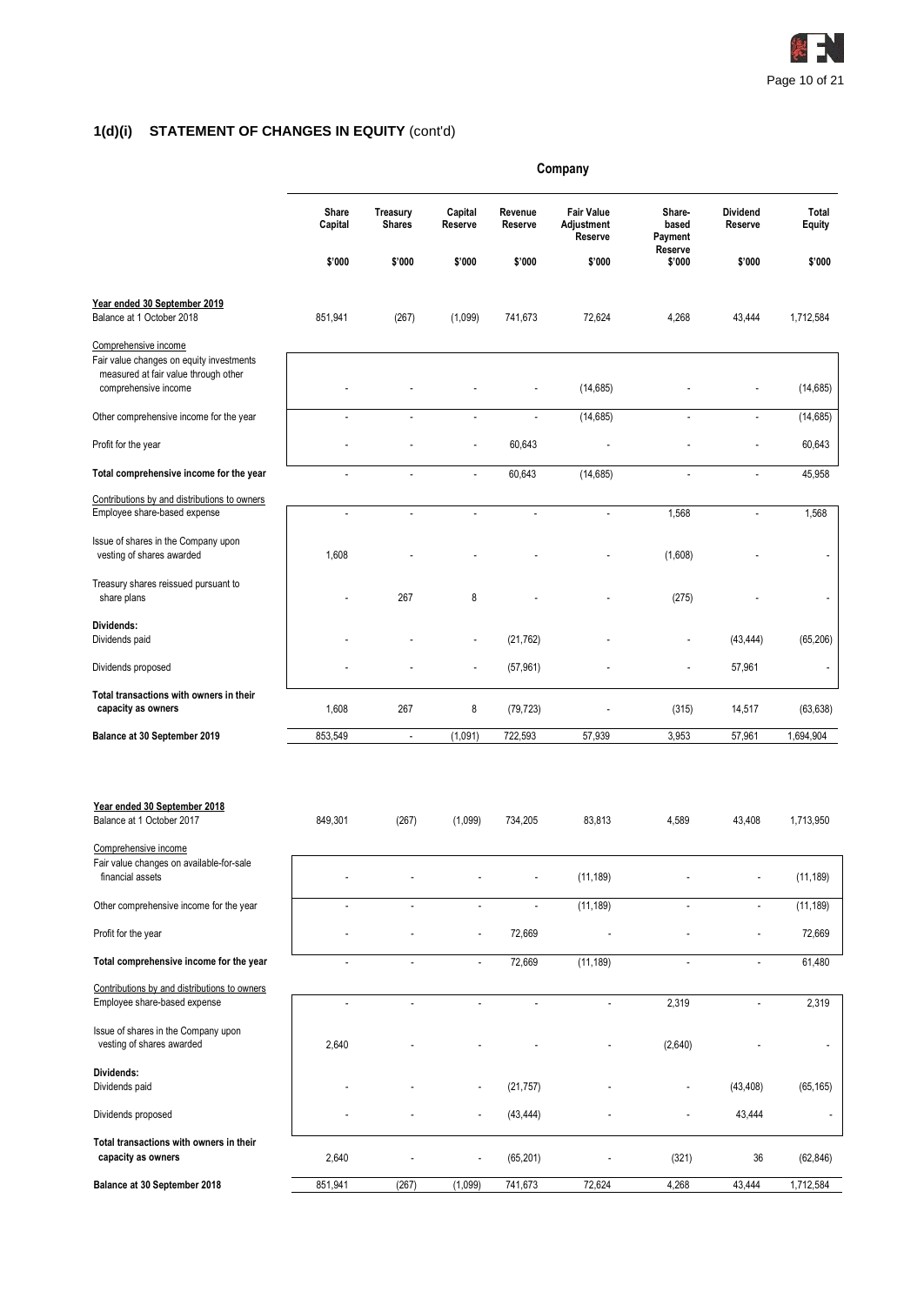

## **1(d)(ii) SHARE CAPITAL**

Details of any changes in the company's share capital arising from rights issue, bonus issue, share buy-backs, exercise of share options or warrants, conversion of other issues of equity securities, issue of shares for cash or as consideration for acquisition or for any other purpose since the end of the previous period reported on. State the number of shares that may be issued on conversion of all the outstanding convertibles, if any, against the total number of issued shares excluding treasury shares and subsidiary holdings of the issuer, as at the end of the current financial period reported on and as at the end of the corresponding period of the immediately preceding financial year. State also the number of shares held as treasury shares and the number of subsidiary holdings, if any, and the percentage of the aggregate number of treasury shares and subsidiary holdings held against the total number of shares outstanding in a class that is listed as at the end of the current financial period reported on and as at the end of the corresponding period of the immediately preceding financial year.

|                                                                                           |                             | <b>Number of Shares</b>     |  |  |
|-------------------------------------------------------------------------------------------|-----------------------------|-----------------------------|--|--|
|                                                                                           | 4th Quarter to<br>30/9/2019 | 3rd Quarter to<br>30/6/2019 |  |  |
| Issued and fully paid ordinary shares:                                                    |                             |                             |  |  |
| As at beginning and end of period                                                         | 1,449,028,178               | 1,449,028,178               |  |  |
|                                                                                           | As at<br>30/9/2019          | As at<br>30/9/2018          |  |  |
| The number of shares awarded conditionally under Share<br>Plans as at the end of the year | 3,245,688                   | 2,971,850                   |  |  |
| The number of issued shares excluding treasury shares at the end<br>of the year           | 1,449,028,178               | 1,448,121,153               |  |  |

The Company did not hold any treasury shares as at 30 September 2019 (30 September 2018: 131,126). The treasury shares held represents NIL% (30 September 2018: 0.01%) of the total number of issued shares (excluding treasury shares).

The Company does not have any subsidiary holdings as at 30 September 2019 and 30 September 2018.

#### **1(d)(iii) The total number of issued shares excluding treasury shares as at the end of the current financial period and as at the end of the immediately preceding year.**

The Company's total number of issued shares excluding treasury shares is 1,449,028,178 as at 30 September 2019 and 1,448,121,153 as at 30 September 2018.

#### **1(d)(iv) A statement showing all sales, transfers, disposal, cancellation and/or use of treasury shares as at the end of the current financial period reported on.**

There were no sales, transfers, disposal, cancellation and/or use of treasury shares by the Company during the three months ended 30 September 2019.

#### **1(d)(v) A statement showing all sales, transfers, cancellation and/or use of subsidiary holdings as at the end of the current financial period reported on.**

The Company does not have any subsidiary holdings as at 30 September 2019 and 30 September 2018.

There were no sales, transfers, cancellation and/or use of subsidiary holdings during the three months ended 30 September 2019.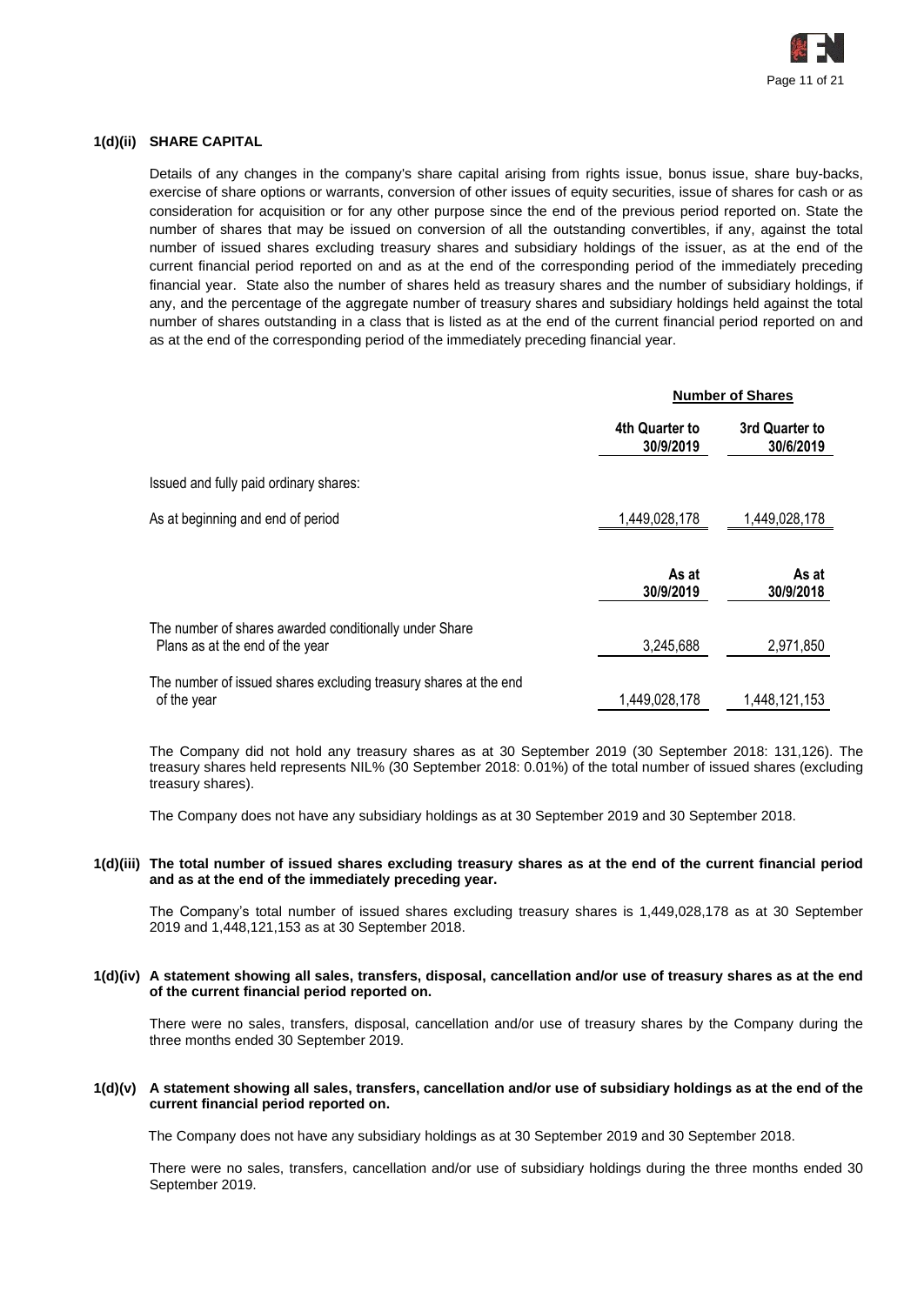

#### **2. Whether the figures have been audited or reviewed and in accordance with which auditing standard or practice.**

The figures have not been audited or reviewed by our auditors.

#### **3. Where the figures have been audited or reviewed, the auditors' report (including any qualifications or emphasis of a matter).**

Not applicable.

**4. Whether the same accounting policies and methods of computation as in the issuer's most recently audited annual financial statements have been applied.**

Except as disclosed in paragraph 5 below, the Group and Company have applied the same accounting policies and methods of computation in the preparation of the financial statements for the current reporting period as compared with the audited financial statements for the year ended 30 September 2018.

#### **5. If there are any changes in the accounting policies and methods of computation, including any required by an accounting standard, what has changed, as well as the reasons for, and the effect of, the change.**

As required by the listing requirements of the Singapore Exchange, the Group has adopted the Singapore Financial Reporting Standards (International) ("SFRS(I)") on 1 October 2018. In adopting the new framework, the Group applied the specific transition requirements in SFRS(I) 1 First-time Adoption of Singapore Financial Reporting Standards (International). The adoption of SFRS(I) 1 has no material impact on the financial statements in the year of initial application, other than the election of optional exemption to reset its cumulative currency translation differences for all foreign operations to nil at the date of transition at 1 October 2017. After the date of transition, any gain or loss on disposal of foreign operations excludes the currency translation differences that arose before the date of transition.

The following are the new, amendments to and interpretations of the standards that are mandatory for application from 1 October 2018:

| Revenue from Contracts with Customers                                                   |
|-----------------------------------------------------------------------------------------|
| Clarifications to FRS 115 Revenue from Contracts with<br>Customers                      |
| <b>Financial Instruments</b>                                                            |
| Classification and Measurement of Share-based Payment<br>Transactions                   |
| Transfers of Investment Property                                                        |
| Foreign Currency Transactions and Advance<br><b>Consideration Illustrative Examples</b> |
| First-time adoption of financial reporting standards                                    |
| Investments in associates and joint ventures                                            |
| Applying FRS 109 Financial Instruments with FRS 104<br><b>Insurance Contracts</b>       |
|                                                                                         |

Except for SFRS(I) 15 and SFRS(I) 9, the adoption of the above new, amendments to and interpretations of the standards had no material impact on the financial statements of the Group and the Company.

#### SFRS(I) 15 Revenue from Contracts with Customers

SFRS(I) 15 establishes a single comprehensive model for entities to use in accounting for revenue arising from contracts with customers. SFRS(I) 15 superseded the current revenue recognition guidance including FRS 18 Revenue, FRS 11 Construction Contracts and the related interpretations when it became effective. The core principle of SFRS(I) 15 is that an entity should recognize revenue to depict the transfer of promised goods or services to customers in an amount that reflects the consideration to which the entity expects to be entitled in exchange for those goods or services. Under SFRS(I) 15, an entity recognises revenue when (or as) a performance obligation is satisfied, i.e. when 'control' of the goods or services underlying the particular performance obligation is transferred to the customer.

The Group adopted SFRS(I) 15 using the retrospective approach with practical expedients.

The Group's contracts with customers contain product sales and also consideration payable to customers. Each of these components is either recognised as revenue or operating expenses. With the adoption of SFRS(I) 15, the consideration payable to customers which were previously recognised as expenses would be required to be recognised as part of the transaction price and hence to be reclassified and netted off against revenue.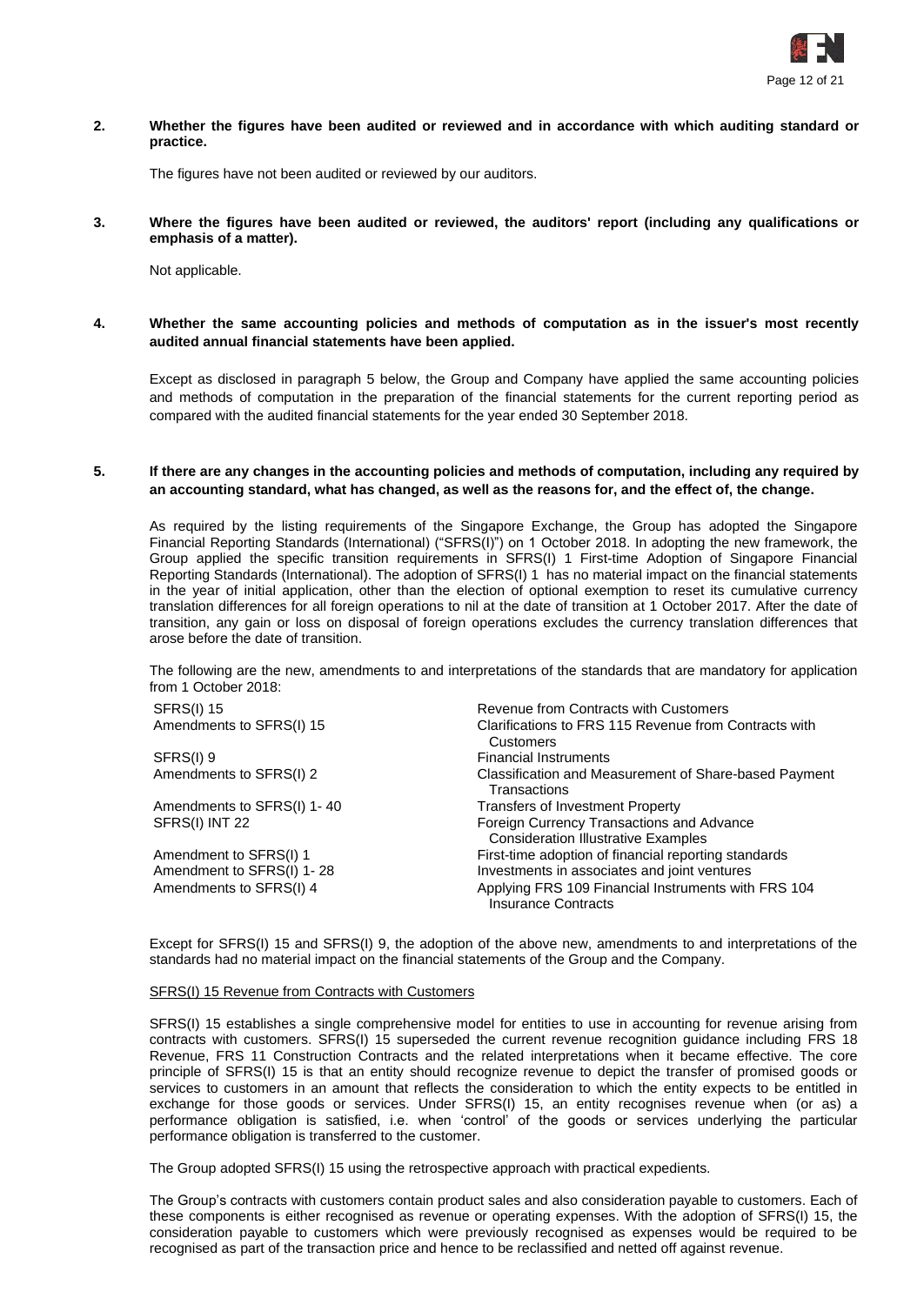

**5. If there are any changes in the accounting policies and methods of computation, including any required by an accounting standard, what has changed, as well as the reasons for, and the effect of, the change.** (cont'd)

#### SFRS(I) 9 Financial Instruments

SFRS(I) 9 Financial Instruments replaces the existing guidance in FRS 39 Financial Instruments: Recognition and Measurement. SFRS(I) 9 includes revised guidance on the classification and measurement of financial instruments, including classification and measurement of financial assets, impairment of financial assets and hedge accounting.

The Group adopted the new standard on 1 October 2018 and elected to apply the short term exemption under SFRS(I) 1, which allowed the Group not to restate the comparative information in its FY2019 financial statements. Differences in the carrying amounts of financial assets and liabilities resulting from the adoption of SFRS(I) 9 are to be recognised in the opening retained earnings.

- (i) Classification and measurement: financial assets For financial assets currently held at amortised cost and at fair value, the Group continues to measure these financial assets at amortised cost and fair value under SFRS(I) 9. The adoption of SFRS(I) 9 has resulted in the reclassification of certain equity investments previously classified as available for sale financial assets at fair value to financial assets at fair value through other comprehensive income.
- (ii) Impairment

SFRS(I) 9 requires the Group to record expected credit losses on all its loans and receivables, either on a 12 month or lifetime basis. The Group applied the simplified approach and recorded lifetime expected losses on all trade receivables.

Upon applying SFRS(I) 1, SFRS(I) 15 and SFRS(I) 9, the comparatives have been restated. The effects on the Group's financial statements are as follows:

## **GROUP PROFIT STATEMENT**

|                           | <b>12 Months</b><br>to 30/9/2018<br>\$'000 |
|---------------------------|--------------------------------------------|
| (Decrease)/Increase in:   |                                            |
| Revenue                   | (91, 765)                                  |
| Cost of sales             | 2.421                                      |
| Distribution expense      | (21, 622)                                  |
| Marketing expense         | (69, 543)                                  |
| Taxation                  | 218                                        |
| Non-controlling interests | 210                                        |

#### **GROUP BALANCE SHEET**

|                           | As at<br>1/10/2018<br>\$'000 | As at<br>30/9/2018<br>\$'000 | As at<br>1/10/2017<br>\$'000 |
|---------------------------|------------------------------|------------------------------|------------------------------|
| (Decrease)/Increase in:   |                              |                              |                              |
| Revenue reserve           | (213, 450)                   | (213,045)                    | (214, 438)                   |
| Exchange reserve          | 208,627                      | 208,627                      | 208,671                      |
| Non-controlling interests | (1,313)                      | (1,018)                      | (1, 193)                     |
| Deferred tax assets       | (218)                        | (218)                        |                              |
| Inventories               | 750                          | 750                          |                              |
| Trade receivables         | 10.787                       | 11.487                       | 8,461                        |
| Other receivables         | 3.359                        | 3,359                        | 2,346                        |
| Trade payables            | 10,516                       | 10,516                       | 6,792                        |
| Other payables            | 10,298                       | 10,298                       | 10,975                       |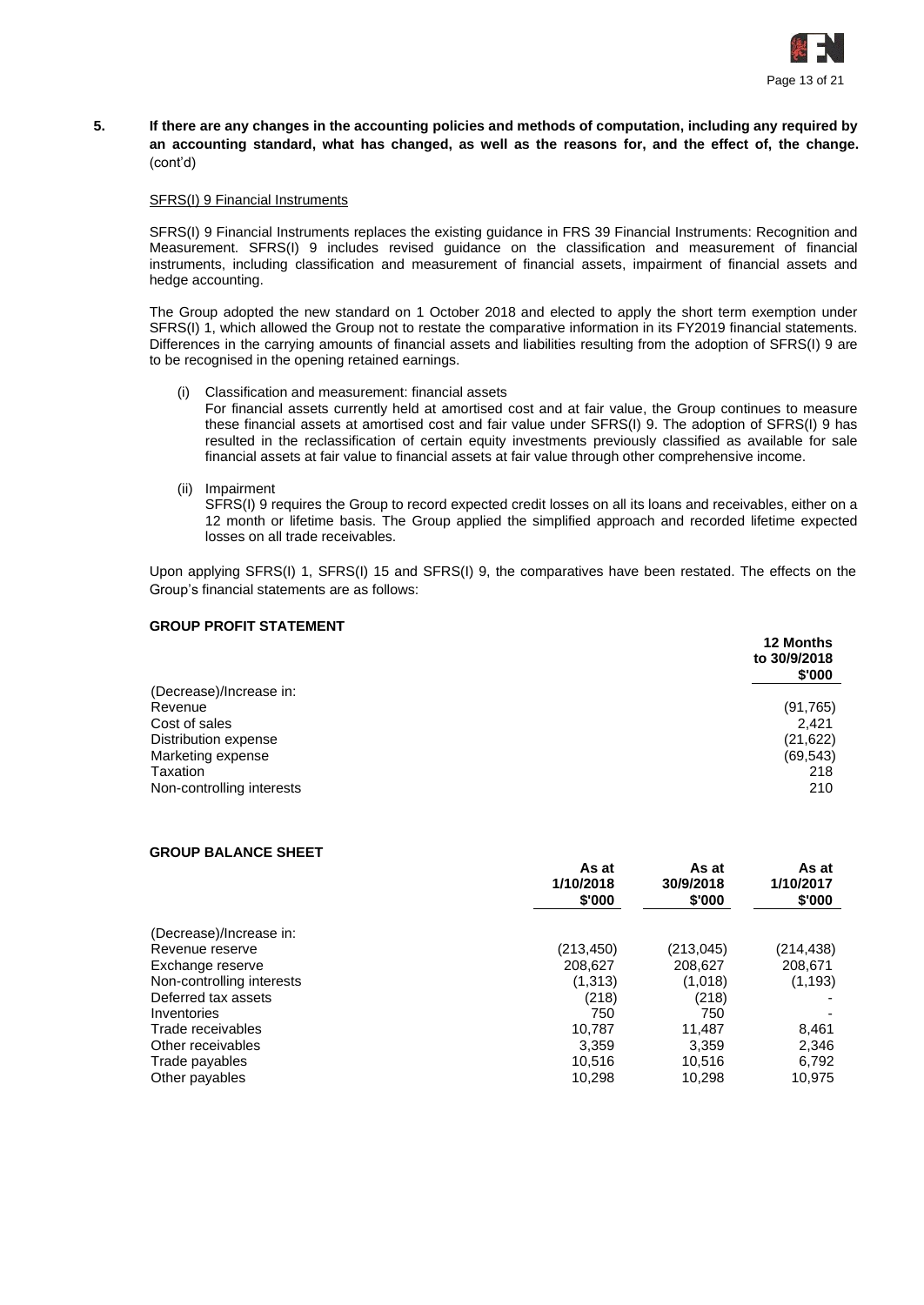

- **6. Earnings per ordinary share of the Group for the current financial period reported on and the corresponding period of the immediately preceding financial year, after deducting any provision for preference dividends:**
	- **(a) based on the weighted average number of ordinary shares on issue and**
	- **(b) on a fully diluted basis (detailing any adjustments made to the earnings).**

|                                                                                                                                                                                                | Group        |                         |
|------------------------------------------------------------------------------------------------------------------------------------------------------------------------------------------------|--------------|-------------------------|
| Earnings per ordinary share:                                                                                                                                                                   | 30/9/2019    | 30/9/2018<br>(restated) |
| Based on the weighted average number of ordinary shares on issue (cents)<br>(a)<br>- before fair value adjustment and exceptional items<br>- after fair value adjustment and exceptional items | 10.6<br>10.5 | 8.5<br>8.5              |
| (b)<br>On a fully diluted basis (cents)<br>- before fair value adjustment and exceptional items<br>- after fair value adjustment and exceptional items                                         | 10.5<br>10.5 | 8.5<br>8.5              |
|                                                                                                                                                                                                | \$'000       | \$'000                  |
| Attributable profit                                                                                                                                                                            | 152,556      | 123,562                 |
| Change in attributable profit due to dilutive potential shares                                                                                                                                 |              |                         |
| under share plans of a subsidiary company                                                                                                                                                      | (176)        | (232)                   |
| Adjusted attributable profit                                                                                                                                                                   | 152,380      | 123,330                 |

- **7. Net asset value (for the issuer and group) per ordinary share based on issued share capital of the issuer at the end of the:-**
	- **(a) current financial period reported on; and**
	- **(b) immediately preceding financial year.**

|                                                                     | Group              |                    | Company            |                    |
|---------------------------------------------------------------------|--------------------|--------------------|--------------------|--------------------|
|                                                                     | As at<br>30/9/2019 | As at<br>30/9/2018 | As at<br>30/9/2019 | As at<br>30/9/2018 |
| Net asset value per ordinary share based on<br>issued share capital | \$2.02             | \$1.95             | \$1.17             | \$1.18             |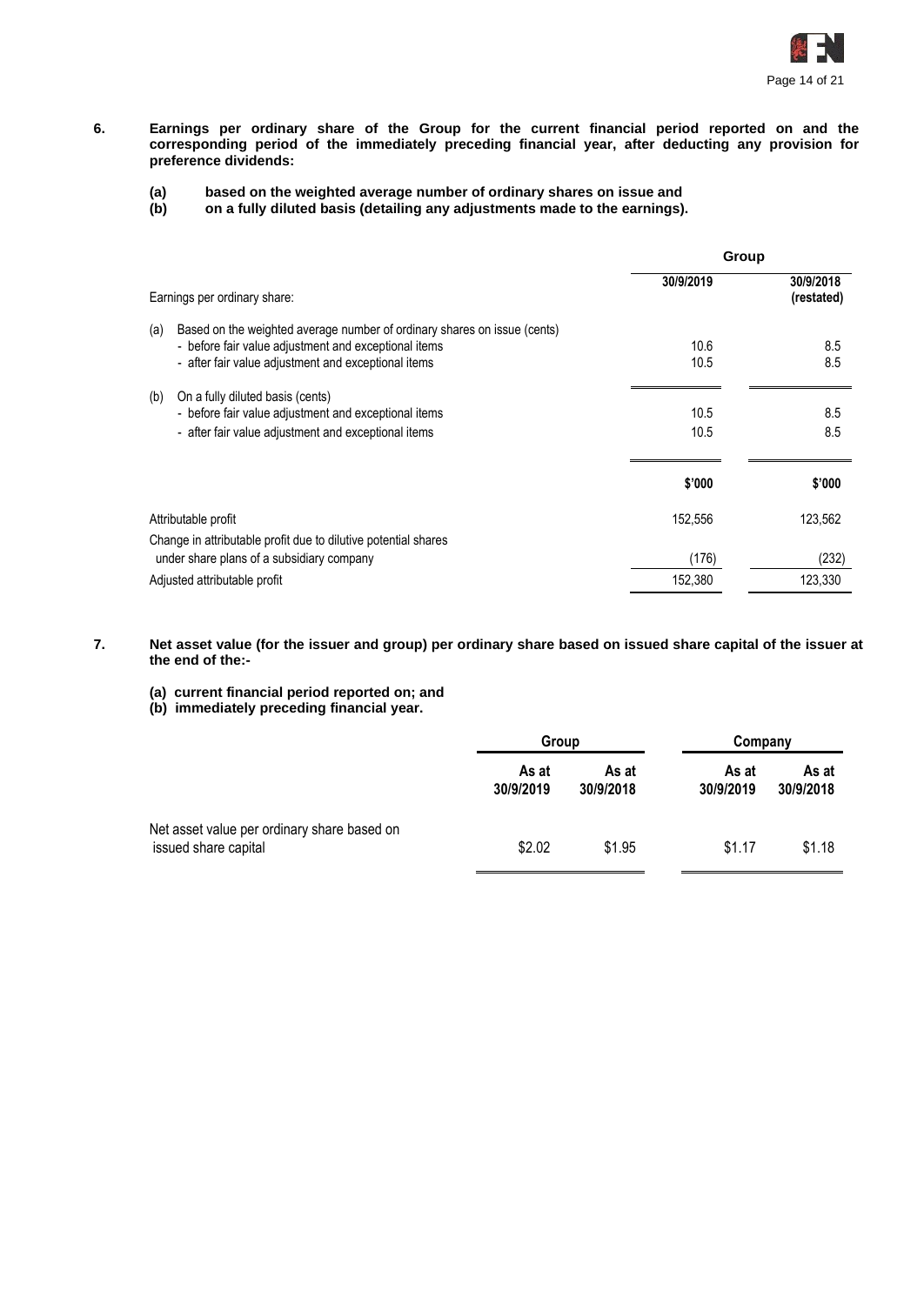

- **8. A review of the performance of the Group, to the extent necessary for a reasonable understanding of the Group's business. It must include a discussion of the following:-**
	- **(a) any significant factors that affected the turnover, costs, and earnings of the Group for the current financial period reported on, including (where applicable) seasonable or cyclical factors; and**
	- **(b) any material factors that affected the cash flow, working capital, assets or liabilities of the Group during the current financial period reported on.**

#### **REVIEW OF PERFORMANCE**

The principal activities of the Group are:

(i) production and sale of beverages and dairy products; and (ii) printing and publishing.

These activities are carried out through the Company's subsidiary, joint venture and associated companies to which the Company provides management and administrative services.

#### **Profit Statement – Financial Year Ended 30 September 2019**

Revenue increased 3.7% to \$1,902.3 million from \$1,834.8 million last year. PBIT (profit before interest and taxation) of \$283.5 million increased 31.7% while attributable profit before fair value adjustment and exceptional items of \$153.2 million increased 24.4% as compared to last year.

# **Beverages**

Overall Beverages revenue of \$470.7 million was 6.5% higher as compared to last year. This was mainly driven by successful festive campaigns and continued rollout of new healthier products in F&N's core markets of Malaysia and Singapore.

PBIT of \$6.7 million for the current year showed significant improvement as compared to \$0.4 million for the previous year. Earnings improved on the back of higher sales, lower sugar prices, and lower manufacturing overheads and marketing spend. The increase was partly impacted by pre-operating costs incurred for the greenfield brewery in Myanmar.

#### **Dairies**

Dairies revenue at \$1,153.8 million increased 3.6% as compared to last year. The growth in revenue was mainly attributed to Dairies Thailand as a result of successful execution of marketing and branding campaigns for both domestic and export markets, supported by capacity expansion. The growth was partly offset by the decrease in revenue in Dairies Singapore which was mainly due to a one-off supply contract last year.

Dairies PBIT increased 19.3% to \$275.5 million mainly due to the increase in profit contribution from Dairies Thailand as a result of higher revenue, favourable input costs and lower packaging costs. The increase in profit was also due to a higher profit share in Vietnam Diary Products Joint Stock Company ("Vinamilk"), the Group's associated company in Vietnam.

#### **Printing and Publishing**

Printing and Publishing achieved a revenue of \$277.4 million, a marginal decline of 0.6% as compared to last year. The maiden contribution from Print Lab Pte Ltd ("Print Lab" acquired in 2019) and the improvement in Distribution sales has cushioned the decline in other units.

Printing and Publishing registered a positive PBIT of \$9.6 million as compared to \$0.1 million last year mainly driven by better performance from its core businesses, positive contribution from the recent strategic investment in Print Lab and one-off gain from the disposal of non-core assets to fund the acquisition of Print Lab.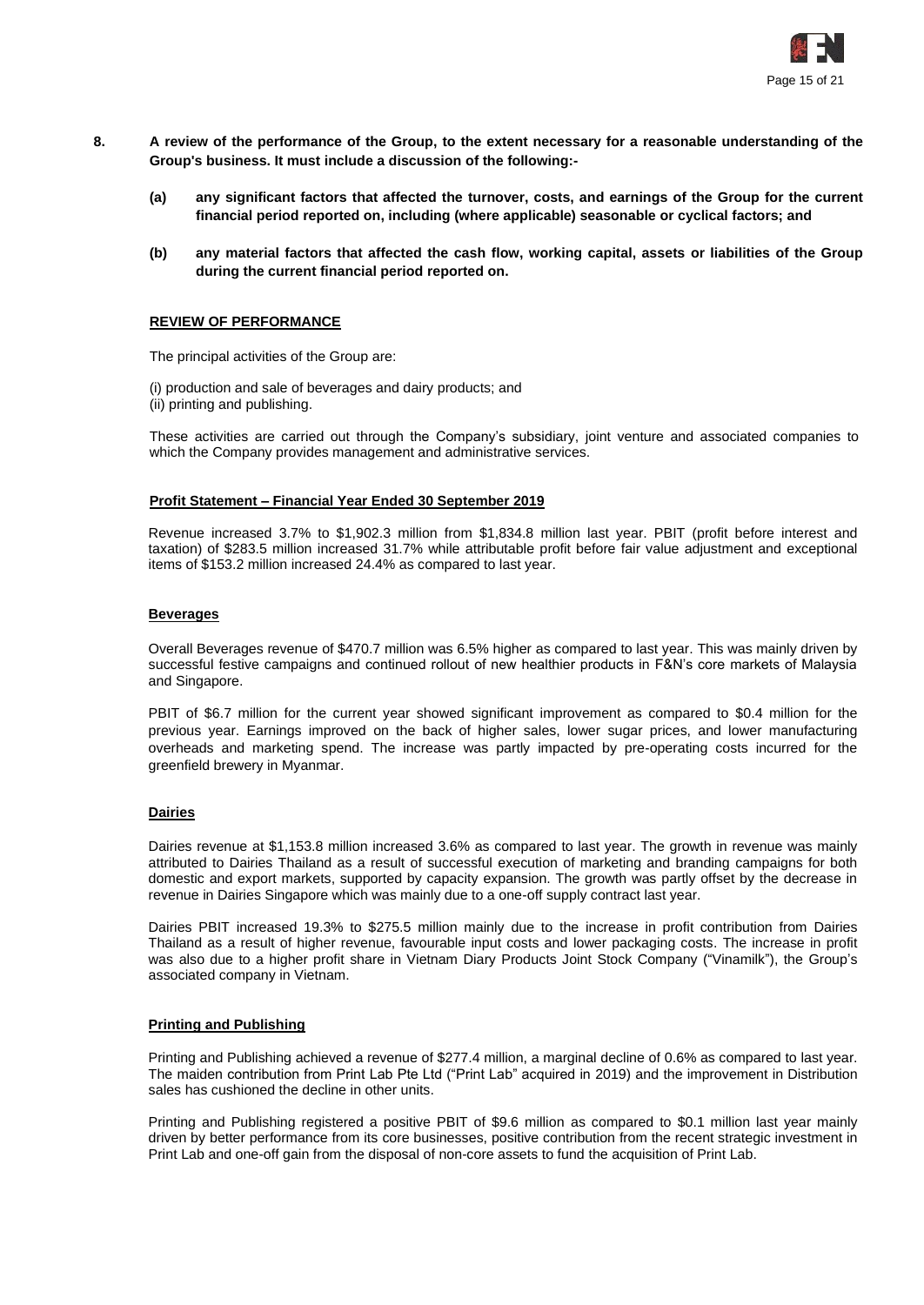

# **Tax**

The Group effective tax rate ("ETR") of 20.9% (2018: 9.9%) is higher than the Singapore corporate tax rate of 17%. This is mainly attributed to non-deductible expenses and the taxes imposed on profitable subsidiary companies operating in high tax countries. The comparatively higher ETR for the current year is due to the increase in income tax expenses incurred by an overseas subsidiary after its tax incentive period expired and the recognition of prior year under provision.

## **Group Balance Sheet as at 30 September 2019**

The increase in Reserves was mainly due to profits of \$152.6 million retained for the year and positive currency translation arising from appreciation of the Vietnamese Dong against the Singapore Dollar on our investment in Vinamilk partly offset by dividends paid.

Non-current assets increased by \$300.6 million or 8.9% from \$3,383.9 million to \$3,684.6 million as at 30 September 2019 mainly due to investments made in joint venture companies in relation to the acquisition of Starbucks Thailand and Genki Sushi Thailand and acquisition of fixed assets during the year.

Current assets decreased by \$87.4 million or 7.8% from \$1,122.2 million to \$1,034.8 million as at 30 September 2019 mainly due to cash and bank deposits utilised for the repayment of borrowings, investments in joint venture companies and acquisition of fixed assets.

Liabilities increased by \$45.2 million or 3.4% from \$1,341.7 million to \$1,387.0 million as at 30 September 2019 mainly due to the increases in trade and other payables and tax provision. This was offset by a net decrease in borrowings. Short-term borrowings decreased as a result of the repayment of loans previously taken up for the purchase of shares in Vinamilk partly offset by loans taken up in the current year for the investments made in joint venture companies in relation to the acquisition of Starbucks Thailand and Genki Sushi Thailand.

## **Group Cash Flow Statement – Financial Year Ended 30 September 2019**

The cash inflows and outflows are detailed in the Group Cash Flow Statement.

Net cash inflow from operating activities of \$210.6 million was higher than \$158.9 million last year mainly due to increase in cash generated from operations and lower interest expenses paid. This was partly offset by higher income taxes paid during the year.

Net cash outflow from investing activities of \$191.8 million was lower than \$238.0 million last year. Investments made in the current year included investments in joint venture companies in relation to the acquisition of Starbucks Thailand and Genki Sushi Thailand and the acquisition of subsidiary company, Print Lab. Investments were also made in the construction of a new brewery in Myanmar and an ice-cream plant in Thailand. Last year's cash outflow was mainly for the acquisition of additional shares in Vinamilk .

Net cash outflow from financing activities of \$128.5 million was lower than \$531.9 million last year. Current year's cash outflow was mainly for payment of dividends while last year's cash outflow was mainly due to repayment of borrowings taken for the acquisition of shares in Vinamilk.

#### **9. Where a forecast, or a prospect statement, has been previously disclosed to shareholders, any variance between it and the actual results.**

Not applicable.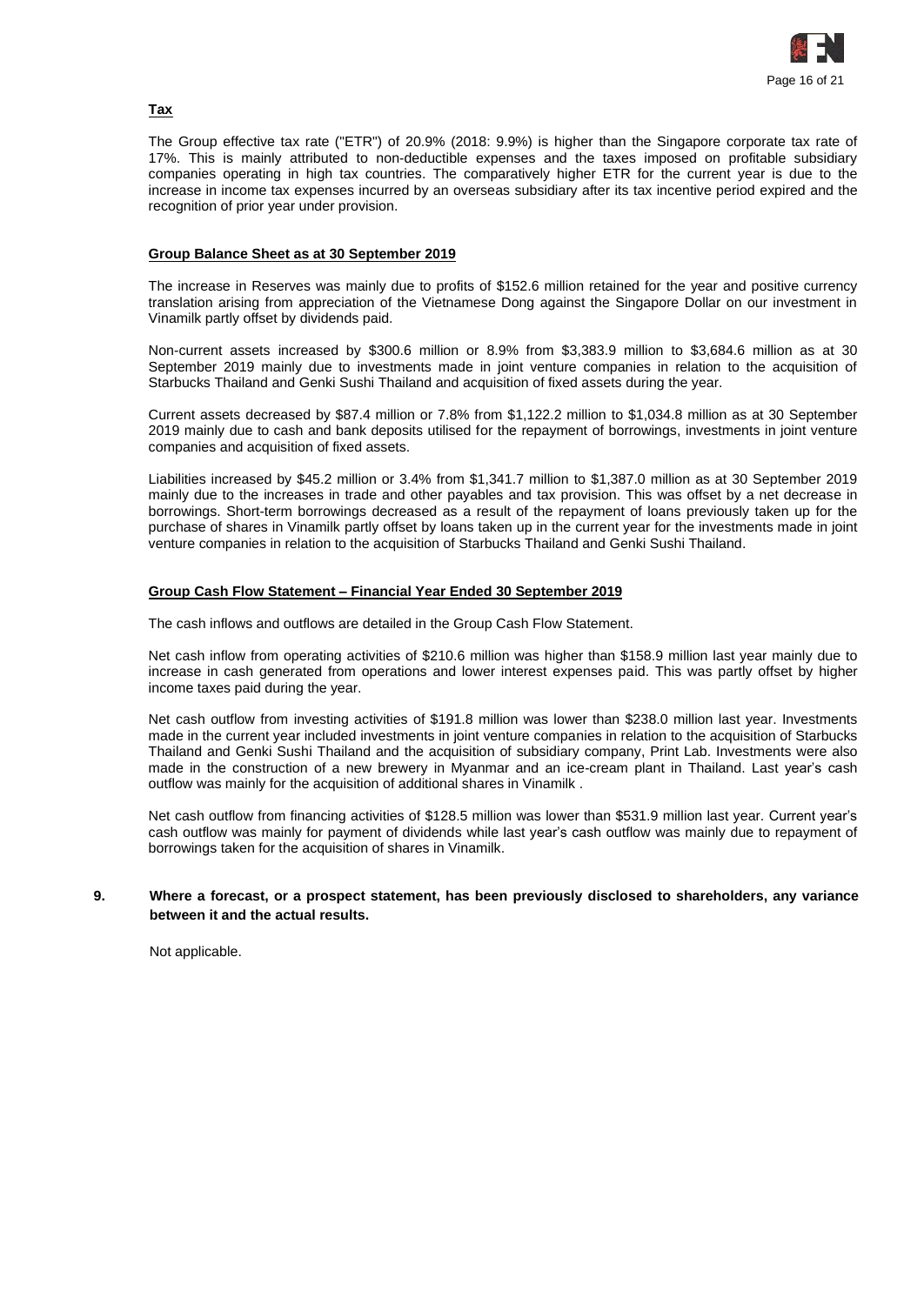

# **10. A commentary at the date of the announcement of the significant trends and competitive conditions of the industry in which the group operates and any known factors or events that may affect the group in the next reporting period and the next 12 months.**

Consumer sentiments in the Food & Beverage segment is expected to remain challenging with continuing competition as well as volatility in foreign currency movements and raw and packaging material prices. In Malaysia, conditions are expected to remain challenging amidst the continuing competition especially in the canned milk and ready-to-drink beverage segment. Following the successful reformulation of most beverages to keep within the sugar tax threshold, management will accelerate new product innovations to meet consumer needs in the new financial year. The Group had also entered into a conditional agreement to acquire 4,454-hectare of agricultural land for the development of dairy and crop farming capabilities. In Thailand, although the economy is projected to grow at a slightly higher rate of 3% in 2020 as compared to the current year, external and domestic headwinds remain. Nevertheless, management's outlook remain positive on the basis of strong brand equity & product portfolio, supported by our pipeline of innovations. The Group will focus on strengthening its commercial strategies, improving operation efficiencies, expanding distribution network and maximising the benefits of recent capex projects. The Group will also continue to explore new investment opportunities to further grow its beverages and dairies businesses.

Printing and Publishing embarked on a transformation programme since 2017 which resulted in a leaner and more agile operations. With this renewed stronger foundation and the recent acquisition of Print Lab, the business is now better positioned to deliver sustainable profitability.

## **11. If a decision regarding dividend has been made:-**

- **(a) Whether a final ordinary dividend has been recommended:** Yes
- **(b) (i) Amount per share** : 4.0 cents
	- **(ii) Previous corresponding period** : 3.0 cents
- **(c) Whether the dividend is before tax, net of tax or tax exempt. If before tax or net of tax, state the tax rate and the country where the dividend is derived. (If the dividend is not taxable in the hands of shareholders, this must be stated).**

Tax-exempt (one-tier).

#### **(d) The date the dividend is payable.**

The Directors propose, subject to shareholders' approval at the Annual General Meeting to be held on 29 January 2020, a final dividend of 4.0 cents (last year: 3.0 cents) per share, to be paid on 18 February 2020. Taken with the interim dividend of 1.5 cents per share already paid, this will give a total distribution for the year of 5.5 cents per share (last year: 4.5 cents).

## **(e) The date on which Registrable Transfers received by the Company (up to 5.00 p.m.) will be registered before entitlements to the dividend are determined.**

Registrable transfers received by the Company's Registrar, Tricor Barbinder Share Registration Services, 80 Robinson Road, #02-00, Singapore 068898 up to 5.00 p.m. on 5 February 2020 will be registered before entitlements to the dividend are determined.

Notice is hereby given that the share registers will be closed on 6 - 7 February 2020 for the preparation of dividend warrants.

# **12. If no dividend has been declared (recommended), a statement to the effect and the reason(s)for the decision.**

Not applicable.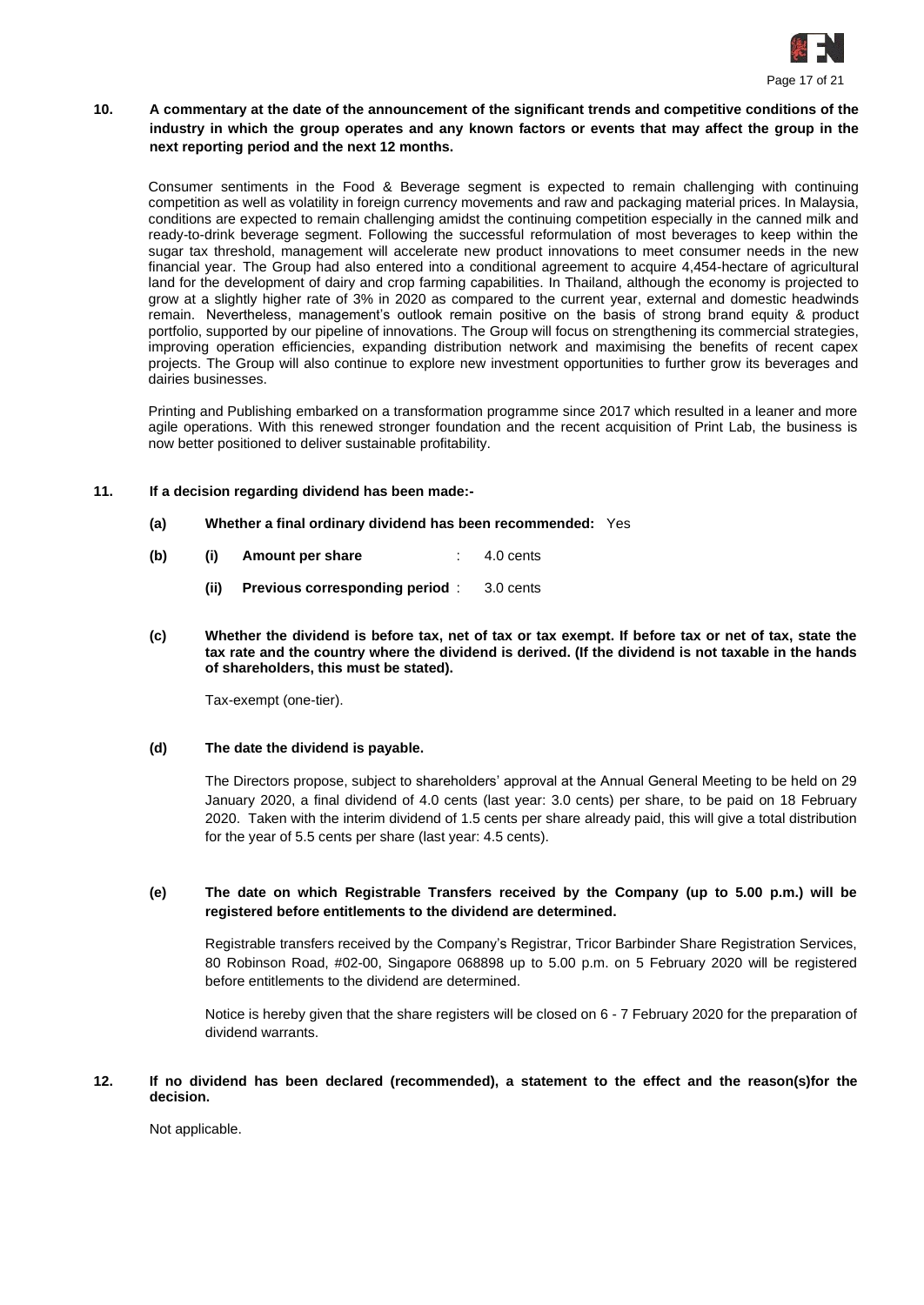

#### **13. If the Group has obtained a general mandate from shareholders for IPTs, the aggregate value of such transactions as required under Rule 920(1)(a)(ii). If no IPT mandate has been obtained, a statement to that effect.**

Particulars of interested person transactions ("**IPTs**") for the financial year ended 30 September 2019.

**Aggregate value of all interested person transactions conducted under shareholders' mandate pursuant to Rule 920 (excluding transactions less than \$100,000) \$'000**

#### **Name of interested person**

TCC Group of Companies<sup>1</sup> 30,312

<sup>1</sup>This refers to the companies and entities in the TCC Group which are regarded as associates (as defined in the SGX Listing Manual) of Mr Charoen Sirivadhanabhakdi and Khunying Wanna Sirivadhanabhakdi.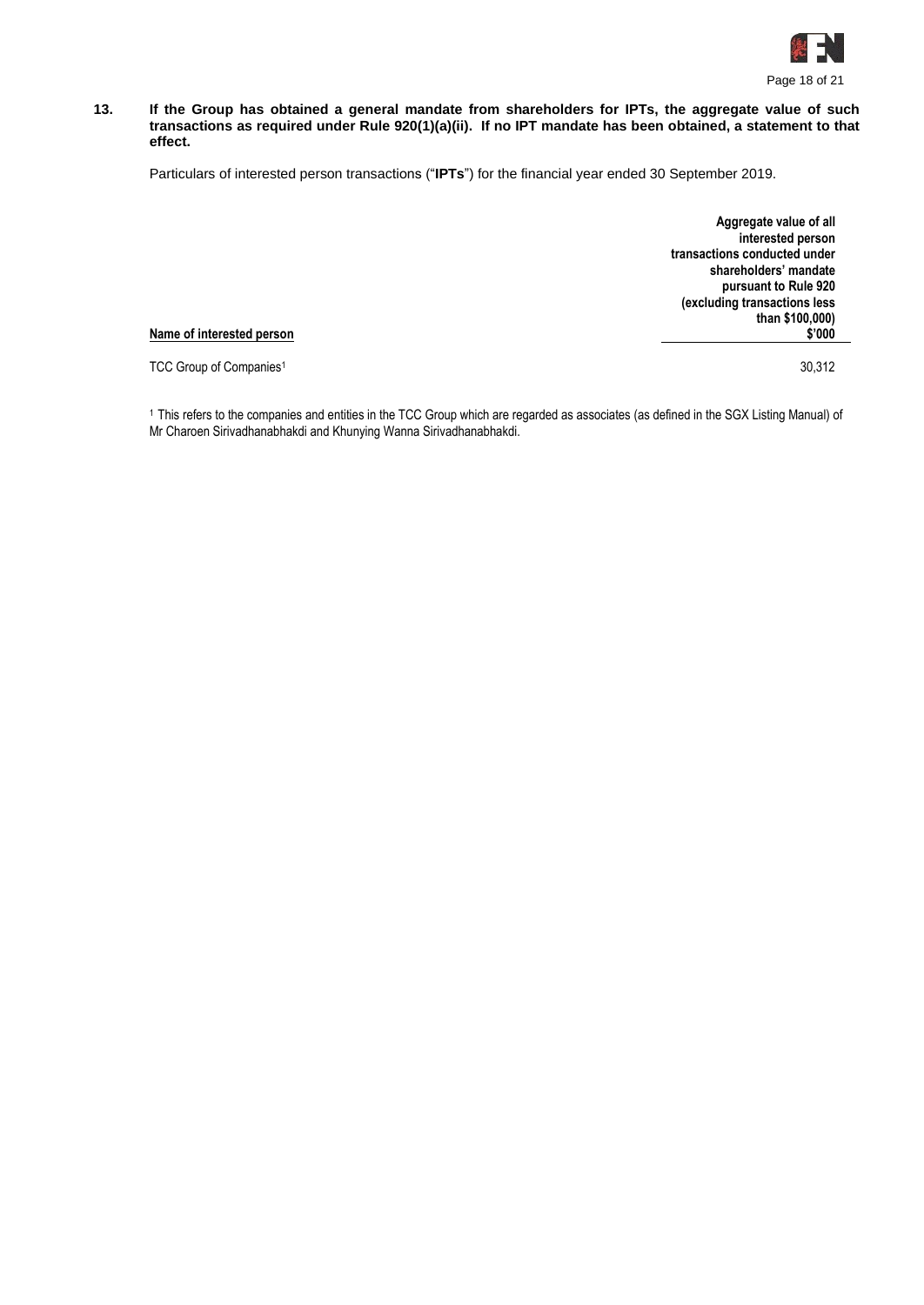

# **PART II - ADDITIONAL INFORMATION REQUIRED FOR FULL YEAR ANNOUNCEMENT**

**14. Segmented revenue and results for business or geographical segments (of the Group) in the form presented in the issuer's most recently audited annual financial statements, with comparative information for the immediately preceding year.**

# **SEGMENTAL RESULTS**

**For year ended 30 September 2019**

|                                                                                                                                                                                                                                                                                                        | <b>Beverages</b><br>\$'000       | <b>Dairies</b><br>\$'000        | Printing &<br>Publishing<br>\$'000 | Others<br>\$'000               | <b>Elimination</b><br>\$'000 | Per<br><b>Consolidated</b><br>Financial<br><b>Statements</b><br>\$'000                                       |
|--------------------------------------------------------------------------------------------------------------------------------------------------------------------------------------------------------------------------------------------------------------------------------------------------------|----------------------------------|---------------------------------|------------------------------------|--------------------------------|------------------------------|--------------------------------------------------------------------------------------------------------------|
| <b>Operating Segment</b><br>Revenue - external<br>Revenue - inter segment<br><b>Total revenue</b>                                                                                                                                                                                                      | 470,744<br>3,059<br>473,803      | 1,153,829<br>36<br>1,153,865    | 277,366<br>84<br>277,450           | 398<br>113,922<br>114,320      | (117, 101)<br>(117.101)      | 1,902,337<br>1,902,337                                                                                       |
| Subsidiary companies<br>Joint venture and associated companies<br><b>PBIT</b>                                                                                                                                                                                                                          | 6,733<br>6,733                   | 164,578<br>110,927<br>275,505   | 9,930<br>(365)<br>9,565            | (11, 214)<br>2,934<br>(8, 280) | $\frac{1}{2}$<br>٠           | 170,027<br>113,496<br>283,523                                                                                |
| Finance income<br>Finance cost<br>Profit before fair value adjustment, taxation and exceptional items<br>Fair value adjustment of investment properties<br>Exceptional items<br>Profit before taxation<br>Taxation<br><b>Profit after taxation</b><br>Non-controlling interests<br>Attributable profit |                                  |                                 |                                    |                                |                              | 6,968<br>(21, 663)<br>268,828<br>(1,370)<br>1,106<br>268,564<br>(56, 190)<br>212,374<br>(59, 818)<br>152,556 |
| Assets<br>Investment in joint venture and associated companies<br>Tax assets<br>Cash and bank deposits<br><b>Total assets</b>                                                                                                                                                                          | 482,988                          | 667,626<br>2,591,097            | 270,510<br>149                     | 84,431<br>199,327              |                              | 1,505,555<br>2.790.573<br>2,884<br>420,333<br>4,719,345                                                      |
| Liabilities<br><b>Tax liabilities</b><br>Borrowings<br><b>Total liabilities</b>                                                                                                                                                                                                                        | 108,910                          | 222,642                         | 108,912                            | 43,373                         |                              | 483.837<br>73,447<br>829,684<br>1,386,968                                                                    |
| Other segment information:<br>Capital expenditure<br>Depreciation and amortisation<br>Impairment losses<br>Reversal of impairment losses                                                                                                                                                               | 85,494<br>18.719<br>110<br>(136) | 70,168<br>24,413<br>10<br>(219) | 17,586<br>16.621<br>89             | 2,816<br>953                   |                              | 176.064<br>60.706<br>209<br>(355)                                                                            |
| Attributable (loss)/profit before fair value adjustment and<br>exceptional items<br>Fair value adjustment of investment properties<br>Exceptional items<br>Attributable (loss)/profit                                                                                                                  | (4,998)<br>(4,998)               | 185,368<br>566<br>185,934       | 6,332<br>(1, 370)<br>348<br>5,310  | (33, 509)<br>(181)<br>(33,690) | L,                           | 153,193<br>(1, 370)<br>733<br>152,556                                                                        |

| <b>Geographical Segment</b>                          | Singapore<br>\$'000 | <b>Malavsia</b><br>\$'000 | <b>Thailand</b><br>\$'000 | Vietnam<br>\$'000 | Others<br>\$'000 | <b>Consolidated</b><br>Financial<br><b>Statements</b><br>\$'000 |
|------------------------------------------------------|---------------------|---------------------------|---------------------------|-------------------|------------------|-----------------------------------------------------------------|
| Total revenue                                        | 451.238             | 708.314                   | 649.562                   | 115               | 93.108           | 902.337                                                         |
| PBIT                                                 | 7.151               | 51.724                    | 121.840                   | 109.185           | (6, 377)         | 283.523                                                         |
| Non-current assets                                   | 136.035             | 442.809                   | 167.901                   | 61                | 144.291          | 891.097                                                         |
| Investment in joint venture and associated companies |                     | 76.723                    | 122.604                   | 2.591.09          | 149              | 2.790.573                                                       |
| Current assets                                       | 168.815             | 254.376                   | 153.669                   | 260               | 37.338           | 614.458                                                         |
| Capital expenditure                                  | 23.039              | 32.003                    | 52.649                    | 18                | 68.355           | 176.064                                                         |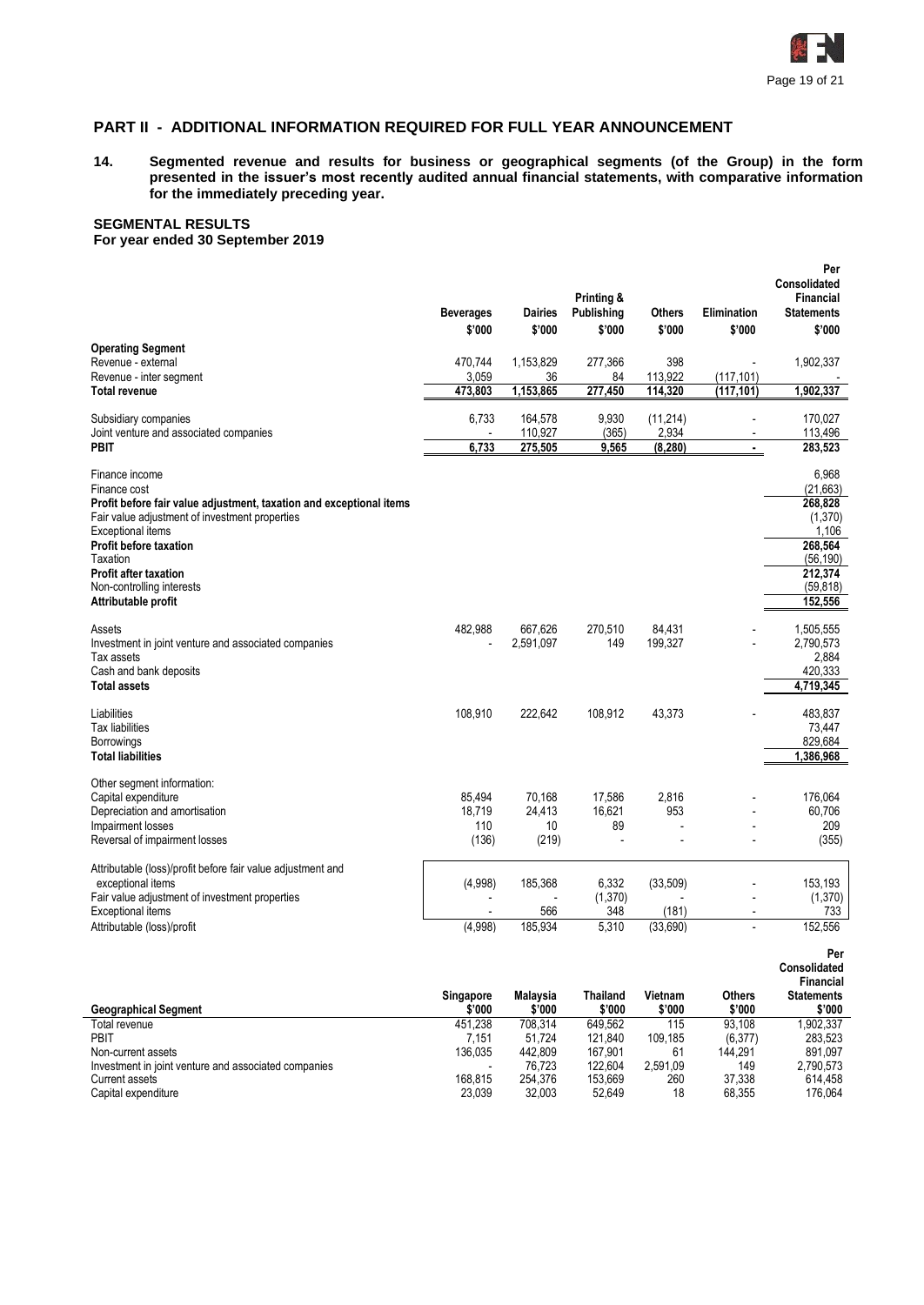

#### **SEGMENTAL RESULTS For year ended 30 September 2018 (restated)\***

|                                                                                                                       | <b>Beverages</b><br>\$'000 | <b>Dairies</b><br>\$'000 | Printing &<br>Publishing<br>\$'000 | <b>Others</b><br>\$'000 | <b>Elimination</b><br>\$'000 | Per<br><b>Consolidated</b><br>Financial<br><b>Statements</b><br>\$'000 |
|-----------------------------------------------------------------------------------------------------------------------|----------------------------|--------------------------|------------------------------------|-------------------------|------------------------------|------------------------------------------------------------------------|
| <b>Operating Segment</b>                                                                                              |                            |                          |                                    |                         |                              |                                                                        |
| Revenue - external<br>Revenue - inter segment                                                                         | 442,006<br>2,882           | 1,113,293<br>9           | 279,113<br>142                     | 360<br>95,636           | (98, 669)                    | 1,834,772                                                              |
| <b>Total revenue</b>                                                                                                  | 444,888                    | 1,113,302                | 279,255                            | 95,996                  | (98, 669)                    | 1,834,772                                                              |
|                                                                                                                       |                            |                          |                                    |                         |                              |                                                                        |
| Subsidiary companies                                                                                                  | 416                        | 136,029                  | 1,497                              | (16, 782)               | $\overline{a}$               | 121,160                                                                |
| Joint venture and associated companies                                                                                | 416                        | 94,836                   | (1, 379)                           | 672                     | $\overline{a}$               | 94,129                                                                 |
| <b>PBIT</b>                                                                                                           |                            | 230,865                  | 118                                | (16, 110)               | $\blacksquare$               | 215,289                                                                |
| Finance income                                                                                                        |                            |                          |                                    |                         |                              | 14,628                                                                 |
| Finance cost                                                                                                          |                            |                          |                                    |                         |                              | (30, 491)                                                              |
| Profit before fair value adjustment, taxation and exceptional items<br>Fair value adjustment of investment properties |                            |                          |                                    |                         |                              | 199,426<br>301                                                         |
| Exceptional items                                                                                                     |                            |                          |                                    |                         |                              | 719                                                                    |
| Profit before taxation                                                                                                |                            |                          |                                    |                         |                              | 200,446                                                                |
| Taxation                                                                                                              |                            |                          |                                    |                         |                              | (19, 786)                                                              |
| <b>Profit after taxation</b>                                                                                          |                            |                          |                                    |                         |                              | 180,660                                                                |
| Non-controlling interests<br>Attributable profit                                                                      |                            |                          |                                    |                         |                              | (57,098)<br>123,562                                                    |
|                                                                                                                       |                            |                          |                                    |                         |                              |                                                                        |
| Assets                                                                                                                | 396,584                    | 604,780                  | 278,288                            | 81,411                  |                              | 1,361,063                                                              |
| Investment in joint venture and associated companies                                                                  |                            | 2,532,438                | 523                                | 75,588                  |                              | 2,608,549                                                              |
| Tax assets<br>Cash and Bank deposits                                                                                  |                            |                          |                                    |                         |                              | 6,391<br>530,125                                                       |
| <b>Total assets</b>                                                                                                   |                            |                          |                                    |                         |                              | 4,506,128                                                              |
|                                                                                                                       |                            |                          |                                    |                         |                              |                                                                        |
| Liabilities                                                                                                           | 92,838                     | 190,380                  | 100,973                            | 36,211                  |                              | 420,402                                                                |
| Tax liabilities<br>Borrowings                                                                                         |                            |                          |                                    |                         |                              | 49,923<br>871,419                                                      |
| <b>Total liabilities</b>                                                                                              |                            |                          |                                    |                         |                              | 1,341,744                                                              |
|                                                                                                                       |                            |                          |                                    |                         |                              |                                                                        |
| Other segment information:                                                                                            |                            |                          |                                    |                         |                              |                                                                        |
| Capital expenditure<br>Depreciation and amortisation                                                                  | 61,485<br>15,582           | 22,994<br>23,825         | 18,507<br>17,627                   | 3,570<br>974            |                              | 106,556<br>58,008                                                      |
| Impairment losses                                                                                                     | 49                         | 55                       | 14                                 |                         |                              | 118                                                                    |
| Reversal of impairment losses                                                                                         | (436)                      | (357)                    | (11)                               |                         | $\overline{a}$               | (804)                                                                  |
|                                                                                                                       |                            |                          |                                    |                         |                              |                                                                        |
| Attributable (loss)/profit before fair value adjustment and<br>exceptional items                                      | (10, 902)                  | 167.149                  | (1,822)                            | (31, 319)               |                              | 123,106                                                                |
| Fair value adjustment of investment properties                                                                        |                            |                          | 300                                | 1                       |                              | 301                                                                    |
| Exceptional items                                                                                                     | 221                        | 49                       | (312)                              | 197                     |                              | 155                                                                    |
| Attributable (loss)/profit                                                                                            | (10,681)                   | 167,198                  | (1, 834)                           | (31, 121)               |                              | 123,562                                                                |
|                                                                                                                       |                            |                          |                                    |                         |                              | Per                                                                    |
|                                                                                                                       |                            |                          |                                    |                         |                              | Consolidated                                                           |
|                                                                                                                       |                            |                          |                                    |                         |                              | Financial                                                              |
|                                                                                                                       | Singapore                  | Malaysia                 | <b>Thailand</b>                    | Vietnam                 | <b>Others</b>                | <b>Statements</b>                                                      |
| <b>Geographical Segment</b><br>Total revenue                                                                          | \$'000<br>446,415          | \$'000<br>704,739        | \$'000<br>589,908                  | \$'000                  | \$'000<br>93,710             | \$'000<br>1,834,772                                                    |
| PBIT                                                                                                                  | (14, 473)                  | 52,178                   | 87,591                             | 92,719                  | (2,726)                      | 215,289                                                                |
| Non-current assets                                                                                                    | 116,617                    | 442,570                  | 115,690                            | 90                      | 94,004                       | 768,971                                                                |
| Investment in joint venture and associated companies                                                                  | 165,527                    | 75,588                   | 134,687                            | 2,532,438               | 523                          | 2,608,549                                                              |
| <b>Current assets</b><br>Capital expenditure                                                                          | 16,026                     | 254,671<br>56,999        | 11,388                             | 492<br>17               | 36,715<br>22,126             | 592,092<br>106,556                                                     |
|                                                                                                                       |                            |                          |                                    |                         |                              |                                                                        |

\* Restated upon adoption of SFRS(I) 15 as detailed in paragraph 5, page 16 of this report.

#### **15. In the review of performance, the factors leading to any material changes in contribution to turnover and earnings by the business or geographical segments.**

Refer to No. 8.